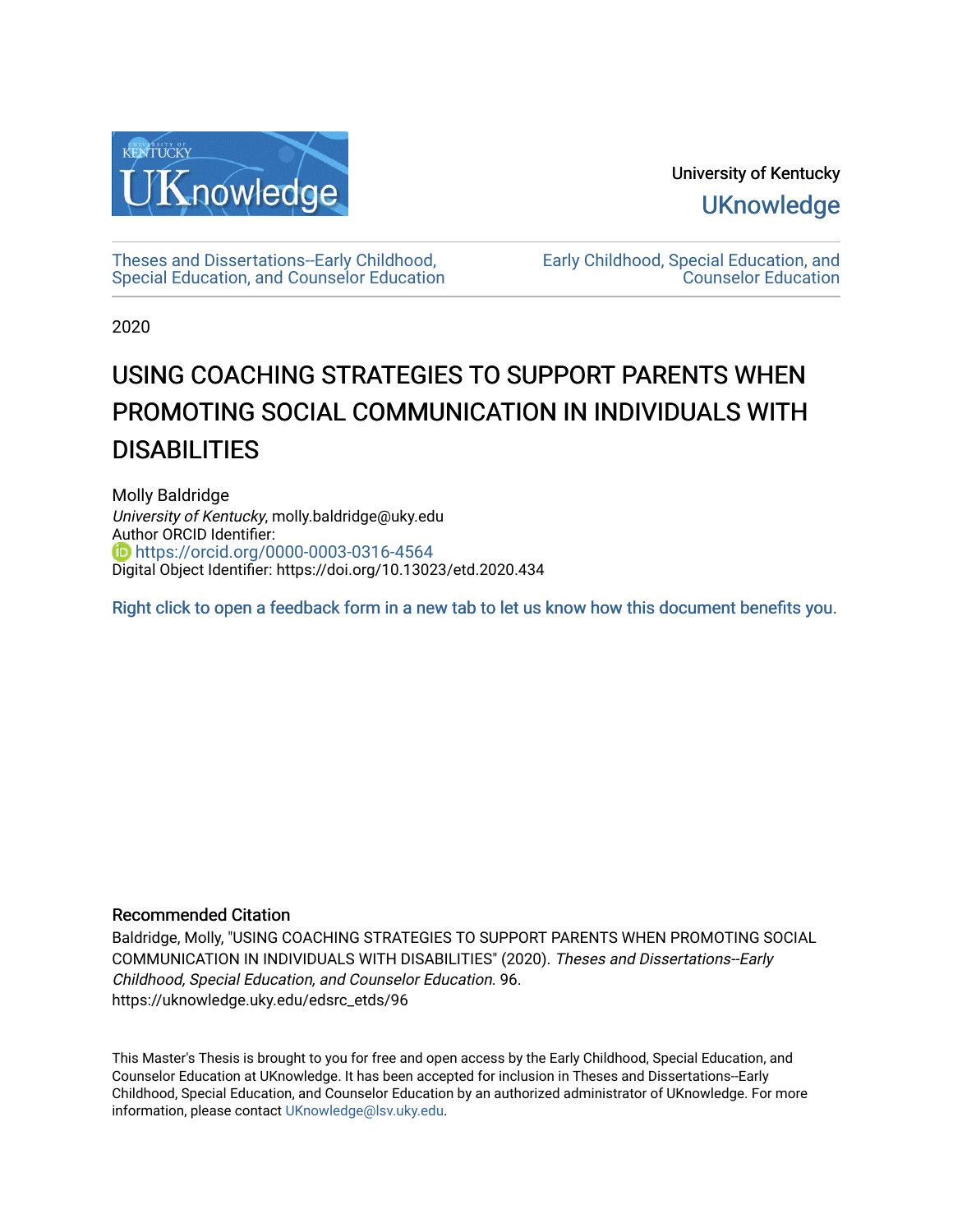# STUDENT AGREEMENT:

I represent that my thesis or dissertation and abstract are my original work. Proper attribution has been given to all outside sources. I understand that I am solely responsible for obtaining any needed copyright permissions. I have obtained needed written permission statement(s) from the owner(s) of each third-party copyrighted matter to be included in my work, allowing electronic distribution (if such use is not permitted by the fair use doctrine) which will be submitted to UKnowledge as Additional File.

I hereby grant to The University of Kentucky and its agents the irrevocable, non-exclusive, and royalty-free license to archive and make accessible my work in whole or in part in all forms of media, now or hereafter known. I agree that the document mentioned above may be made available immediately for worldwide access unless an embargo applies.

I retain all other ownership rights to the copyright of my work. I also retain the right to use in future works (such as articles or books) all or part of my work. I understand that I am free to register the copyright to my work.

# REVIEW, APPROVAL AND ACCEPTANCE

The document mentioned above has been reviewed and accepted by the student's advisor, on behalf of the advisory committee, and by the Director of Graduate Studies (DGS), on behalf of the program; we verify that this is the final, approved version of the student's thesis including all changes required by the advisory committee. The undersigned agree to abide by the statements above.

> Molly Baldridge, Student Dr. Justin D. Lane, Major Professor Dr. Melinda J. Ault, Director of Graduate Studies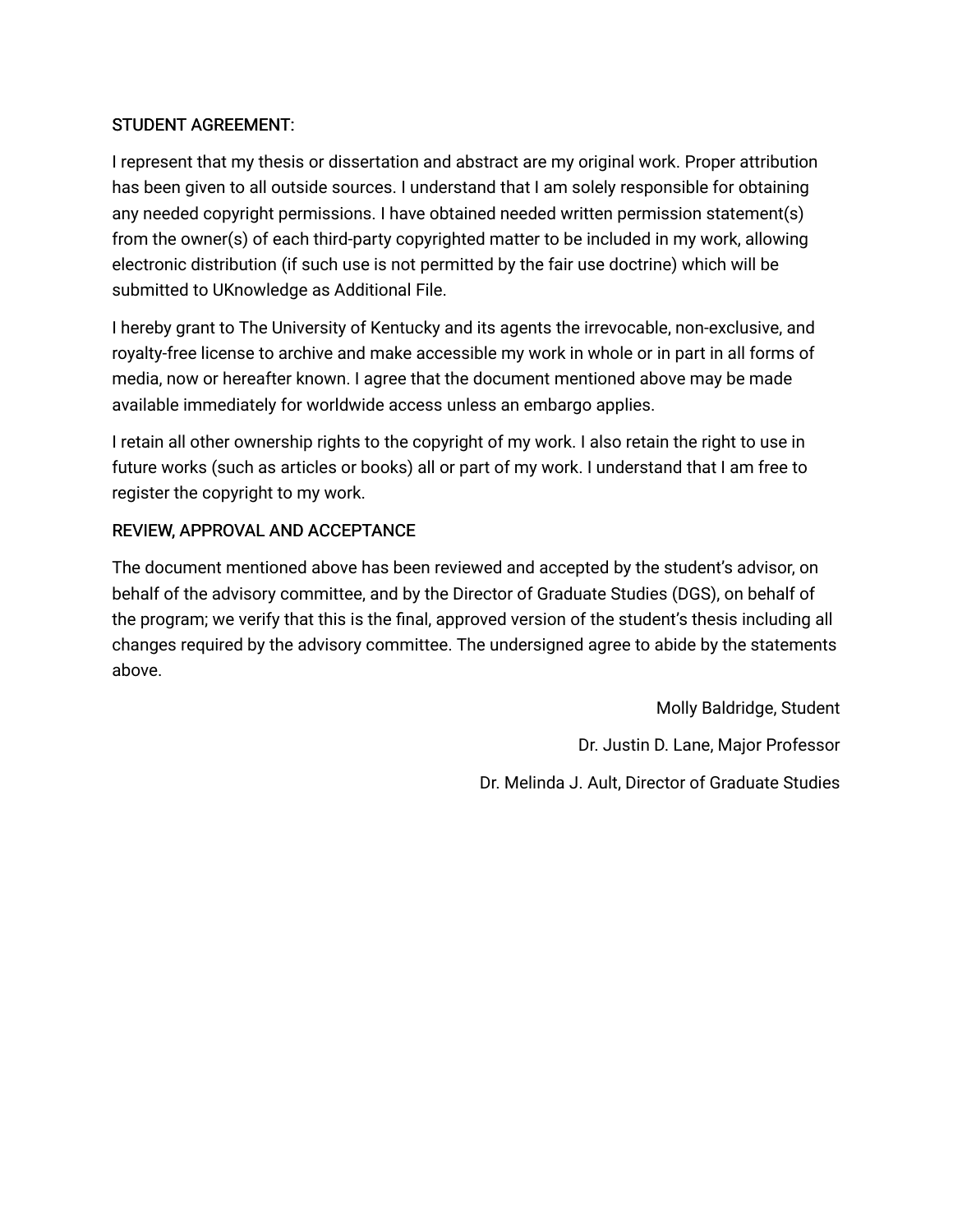## USING COACHING STRATEGIES TO SUPPORT PARENTS WHEN PROMOTING SOCIAL COMMUNICATION IN INDIVIDUALS WITH DISABILITIES

### THESIS \_\_\_\_\_\_\_\_\_\_\_\_\_\_\_\_\_\_\_\_\_\_\_\_\_\_\_\_\_\_\_\_\_\_\_\_\_\_\_\_

\_\_\_\_\_\_\_\_\_\_\_\_\_\_\_\_\_\_\_\_\_\_\_\_\_\_\_\_\_\_\_\_\_\_\_\_\_\_\_\_

A thesis submitted in partial fulfillment of the requirements for the degree of Master of Science in Education in the College of Education at the University of Kentucky

By

Molly Baldridge

Lexington, Kentucky

Director: Dr. Justin D. Lane; Associate Professor of Special Education

Lexington, Kentucky

2020

Copyright © Molly Baldridge 2020 https://orcid.org/0000-0003-0316-4564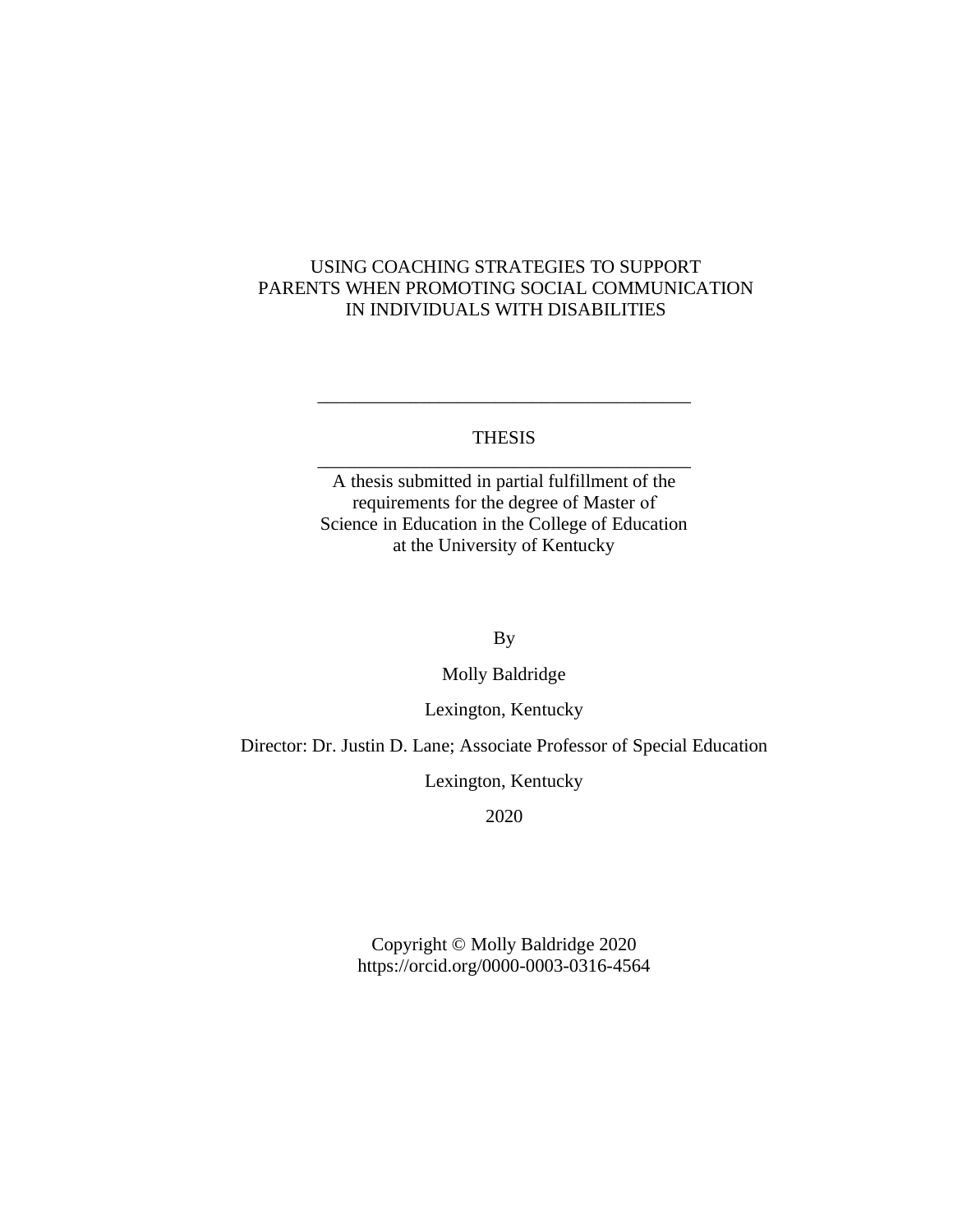### ABSTRACT OF THESIS

### USING COACHING STRATEGIES TO SUPPORT PARENTS WHEN PROMOTING SOCIAL COMMUNICATION IN INDIVIDUALS WITH DISABILITIES

The purpose of this practitioner's piece was to provide educators with a researchbased coaching model that will increase opportunities for meaningful collaboration with parents or guardians in order to promote family-centered and socially meaningful child outcomes for their children with autism or other intellectual disabilities. The training model was based on Lane et. al.'s (2016) brief coaching method approach. Other suggested components to parent training included cultural competency, goal setting, planning for generalization, following up and asking for feedback, and troubleshooting any problem behaviors.

KEYWORDS: parent coaching, social communication, special education, autism, intellectual disabilities, collaboration

> Molly Baldridge *(Name of Student)*

11/22/2020

Date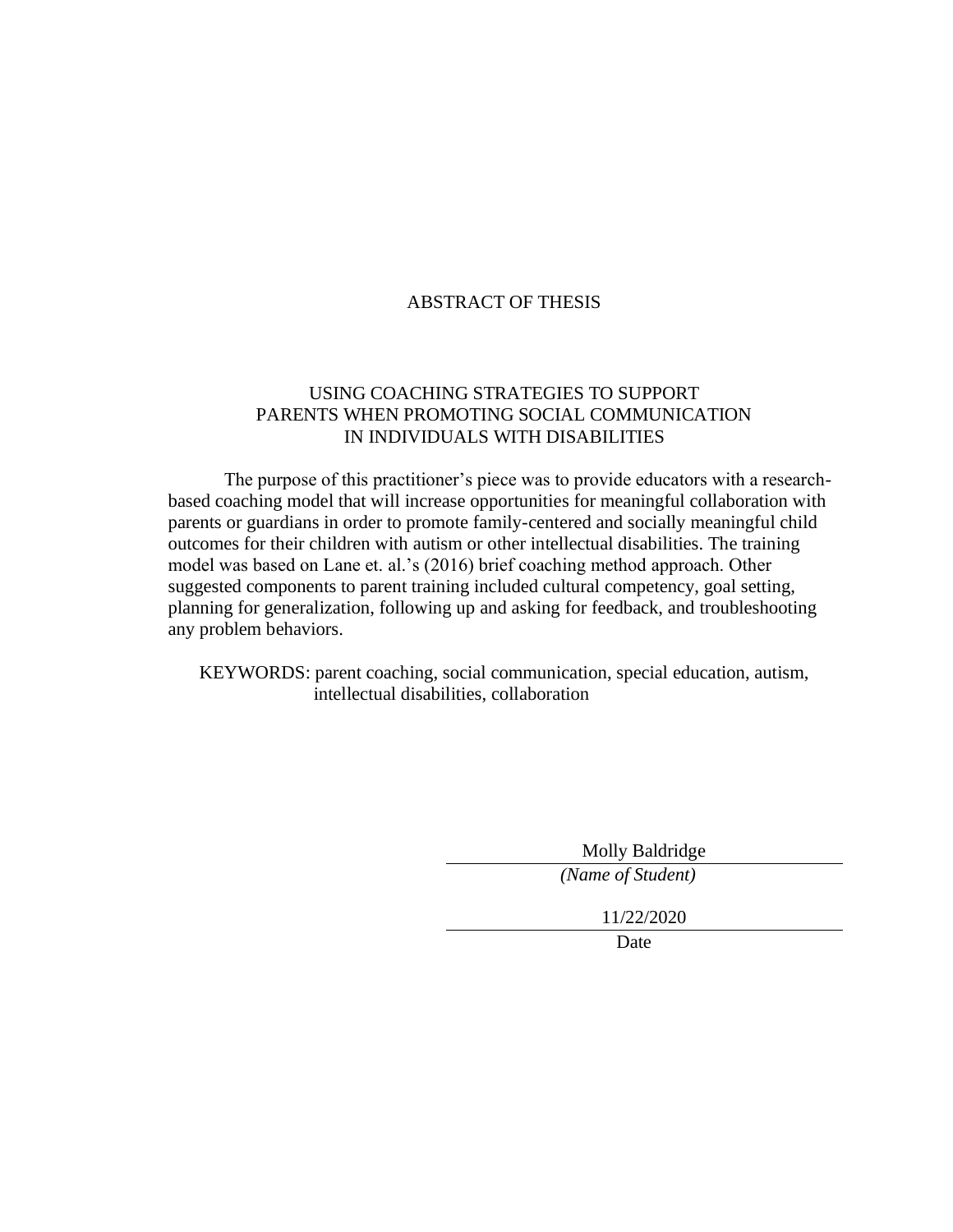# USING COACHING STRATEGIES TO SUPPORT PARENTS WHEN PROMOTING SOCIAL COMMUNICATION IN INDIVIDUALS WITH DISABILITIES

By Molly Baldridge

Justin D. Lane

Director of Thesis

Melinda J. Ault

Director of Graduate Studies

11/24/2020

Date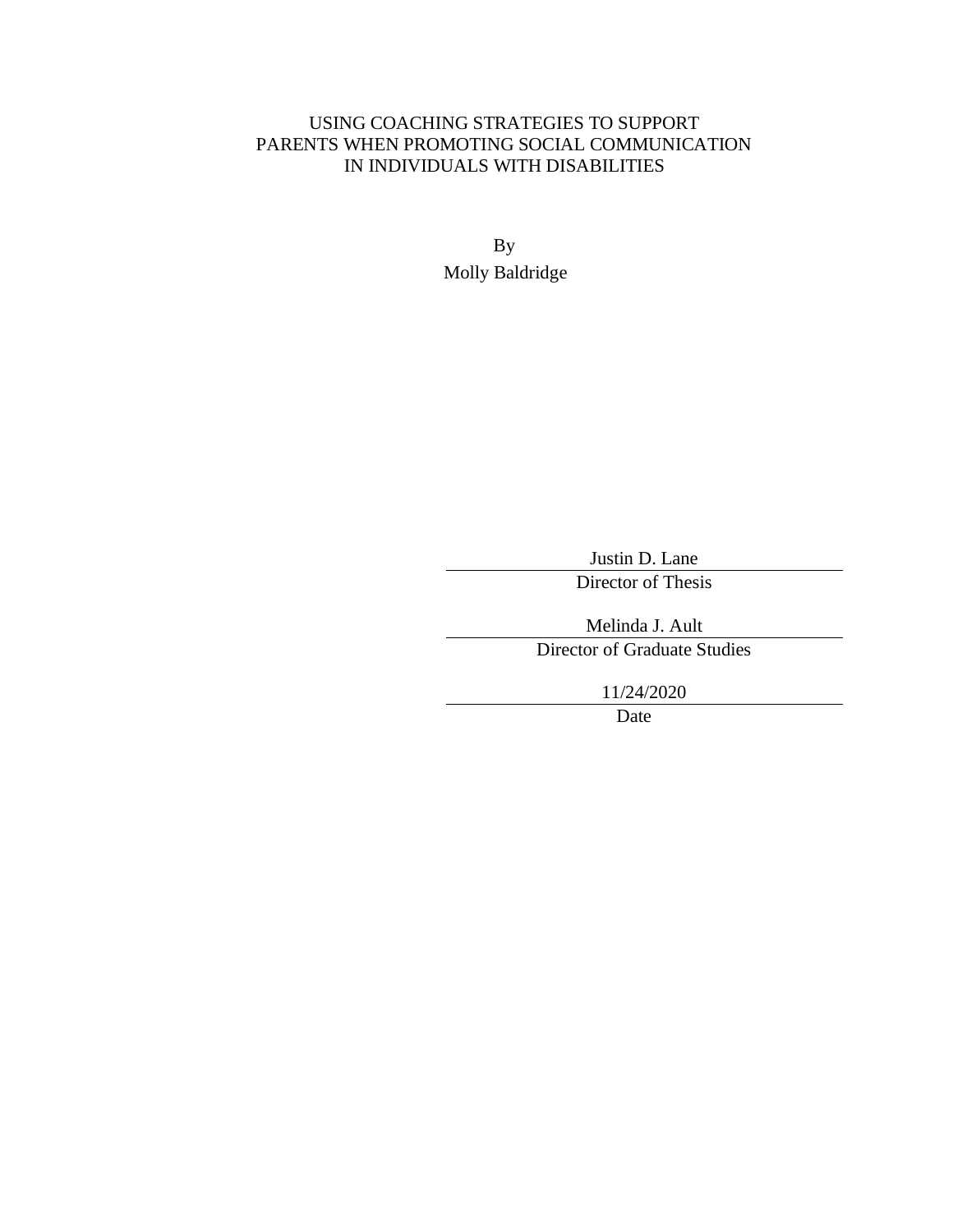#### ACKNOWLEDGMENTS

<span id="page-5-0"></span>The following thesis, while an individual work, benefited from the insights and direction of several people. First, my Thesis Chair, Dr. Justin Lane exemplifies the highquality scholarship to which I aspire. Next, I wish to thank the complete Thesis Committee respectively: Dr. Melinda Ault and Dr. Judith Page. Both individuals provided insights that guided and challenged my thinking, substantially improving the finished product.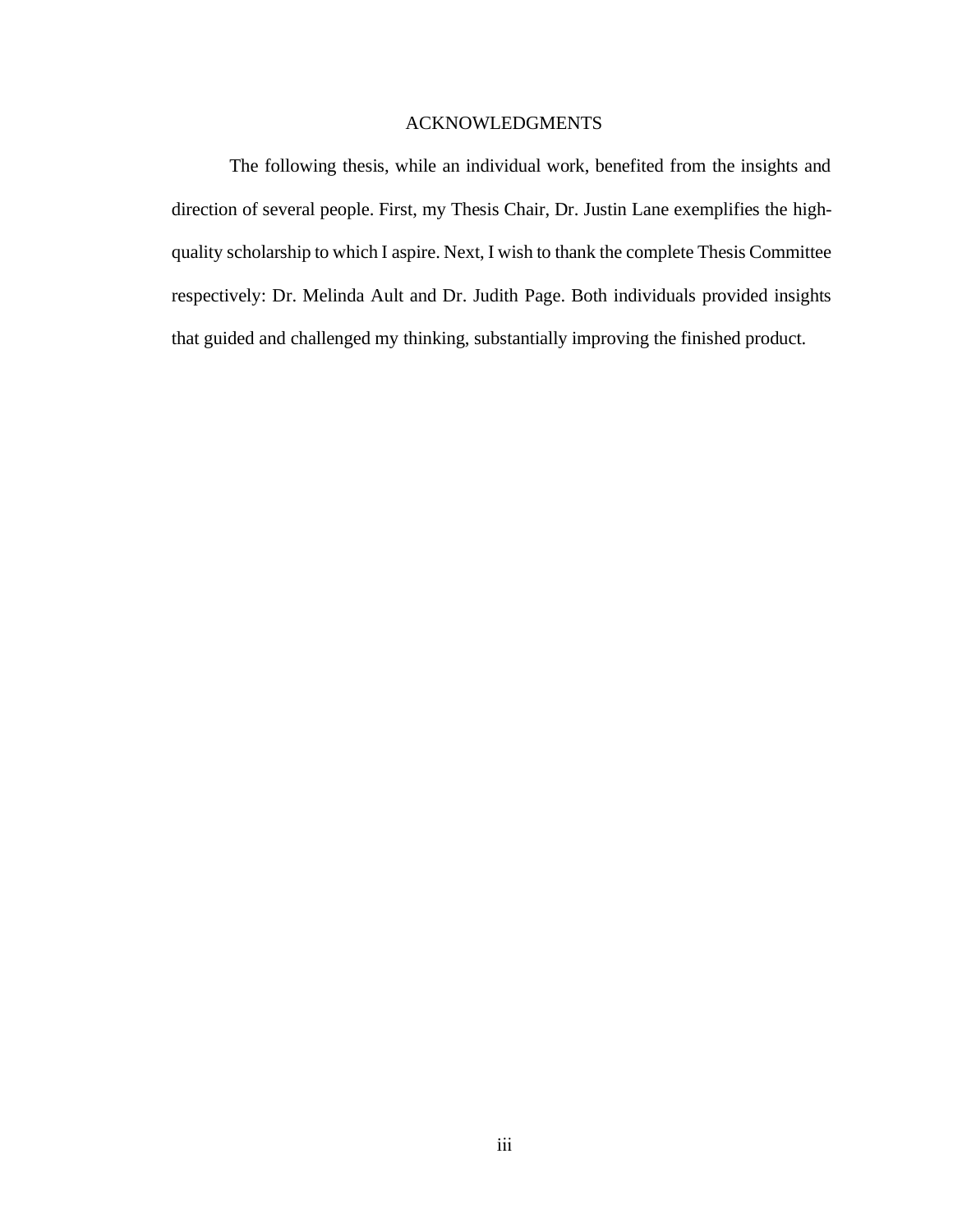# TABLE OF CONTENTS

|       | CHAPTER 1. USING COACHING STRATEGIES TO SUPPORT PARENTS WHEN |    |
|-------|--------------------------------------------------------------|----|
|       | PROMOTING SOCIAL COMMUNICATION IN INDIVIDUALS WITH           |    |
|       |                                                              |    |
|       |                                                              |    |
| 1.1.1 |                                                              |    |
| 1.1.2 |                                                              |    |
| 1.1.3 |                                                              |    |
|       |                                                              |    |
| 1.2.1 |                                                              |    |
| 1.2.2 |                                                              |    |
| 1.2.3 |                                                              |    |
|       | 1.2.3.1                                                      |    |
|       | 1,2,3,2                                                      |    |
|       | 1.2.3.3                                                      |    |
|       | 1.2.3.4                                                      |    |
|       |                                                              |    |
| 1.2.5 |                                                              |    |
| 1.2.6 |                                                              |    |
|       |                                                              |    |
|       |                                                              | 29 |
|       |                                                              |    |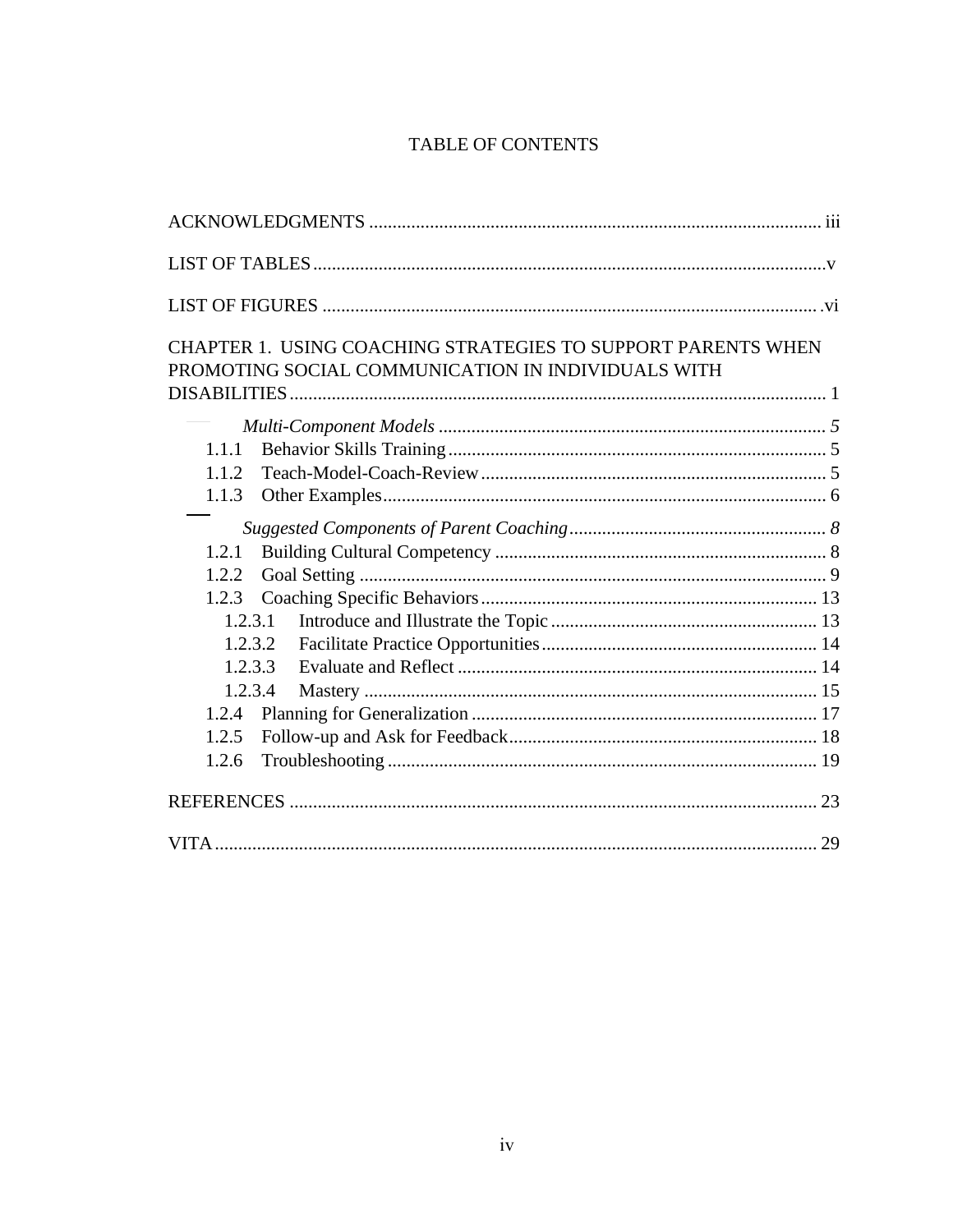# LIST OF TABLES

<span id="page-7-0"></span>

| Table 1 List and Description of Goal Setting Tools |  |
|----------------------------------------------------|--|
| Table 2 Routine and Activity Examples              |  |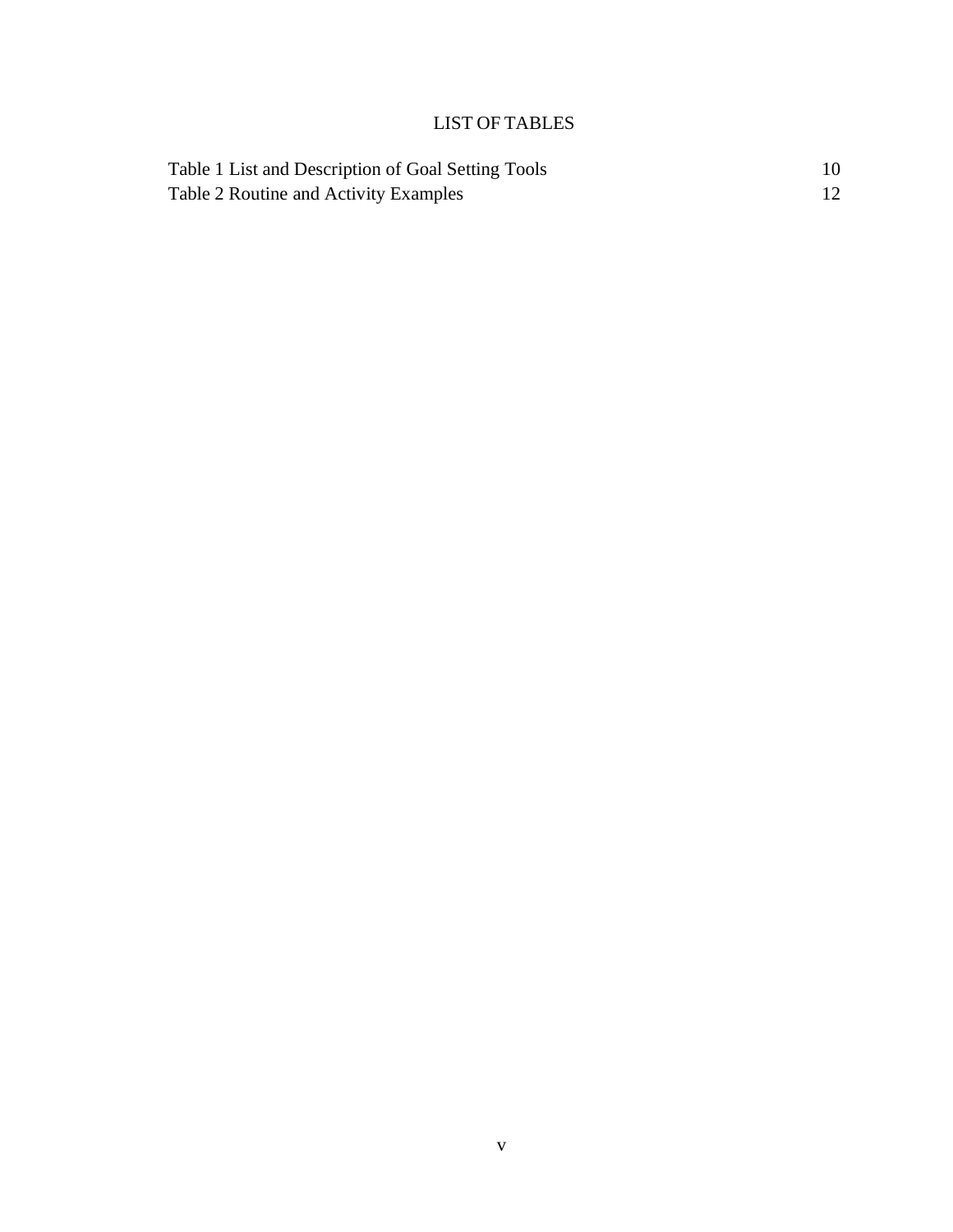# LIST OF FIGURES

<span id="page-8-0"></span>[Figure 1 Coaching Checklist](#page-24-0) 16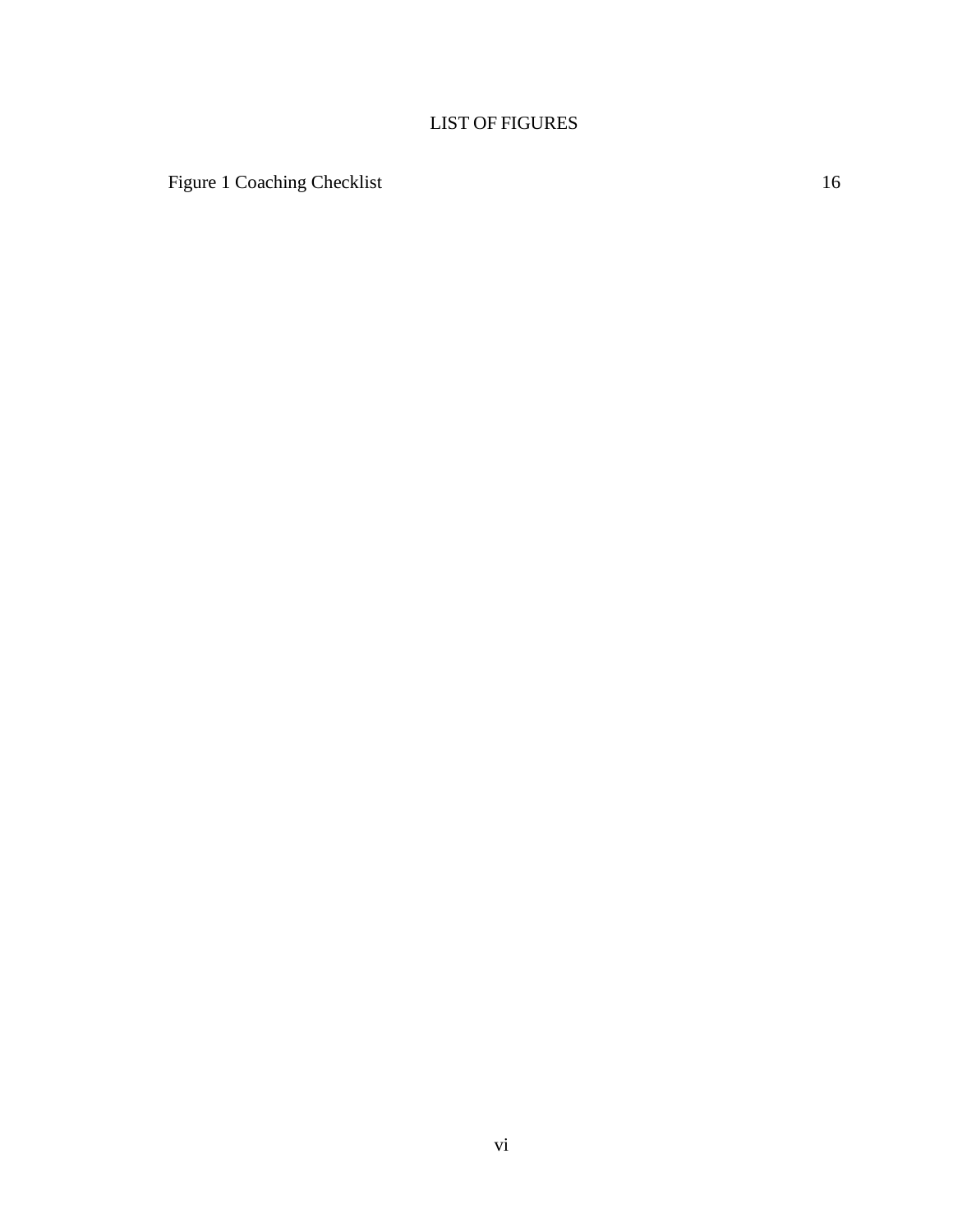### <span id="page-9-0"></span>CHAPTER 1. USING COACHING STRATEGIES TO SUPPORT PARENTS WHEN PROMOTING SOCIAL COMMUNICATION IN INDIVIDUALS WITH DISABILITIES

*Shanice is a special education teacher in a middle school classroom for children with moderate and severe disabilities (MSD). Jody, a student in Shanice's class, typically communicates using vocalizations, guiding an adult to an item, orienting her body to communicate interest or displeasure (e.g. turning her head away when presented with work she does not enjoy), or engaging in challenging behavior. Jody's behavior communicates that she is frustrated that other adults and children seem to misunderstand her wants and interests. Jody's mother, Hannah, has expressed concerns to Shanice about Jody's lack of functional communication. After a conversation with Hannah, Shanice and the school's speech therapist collaborate and determine that Jody meets the criteria to use augmentative and alternative communication (AAC) in the form of a speech-generating device. Once Jody receives and is taught to use the AAC device, her expressive language begins increasing in the classroom, which leads to subsequent decreases in challenging behaviors. Shanice is excited about Jody's progress and communicates this to Hannah. Although Jody is taking the AAC device home every night, Hannah continually reports that Jody does not attempt to use the AAC device at home and often becomes frustrated if she or a family member encourage her to use it. While Jody's mother is proud of her progress in the classroom, they are not seeing the same progress at home and are becoming disheartened. Hannah decides to ask Shanice for advice on how to address this issue.*

Early language of children typically follows an expected pattern of development (e.g., emergence of joint attention in infancy; emergence of first word between 9 and 18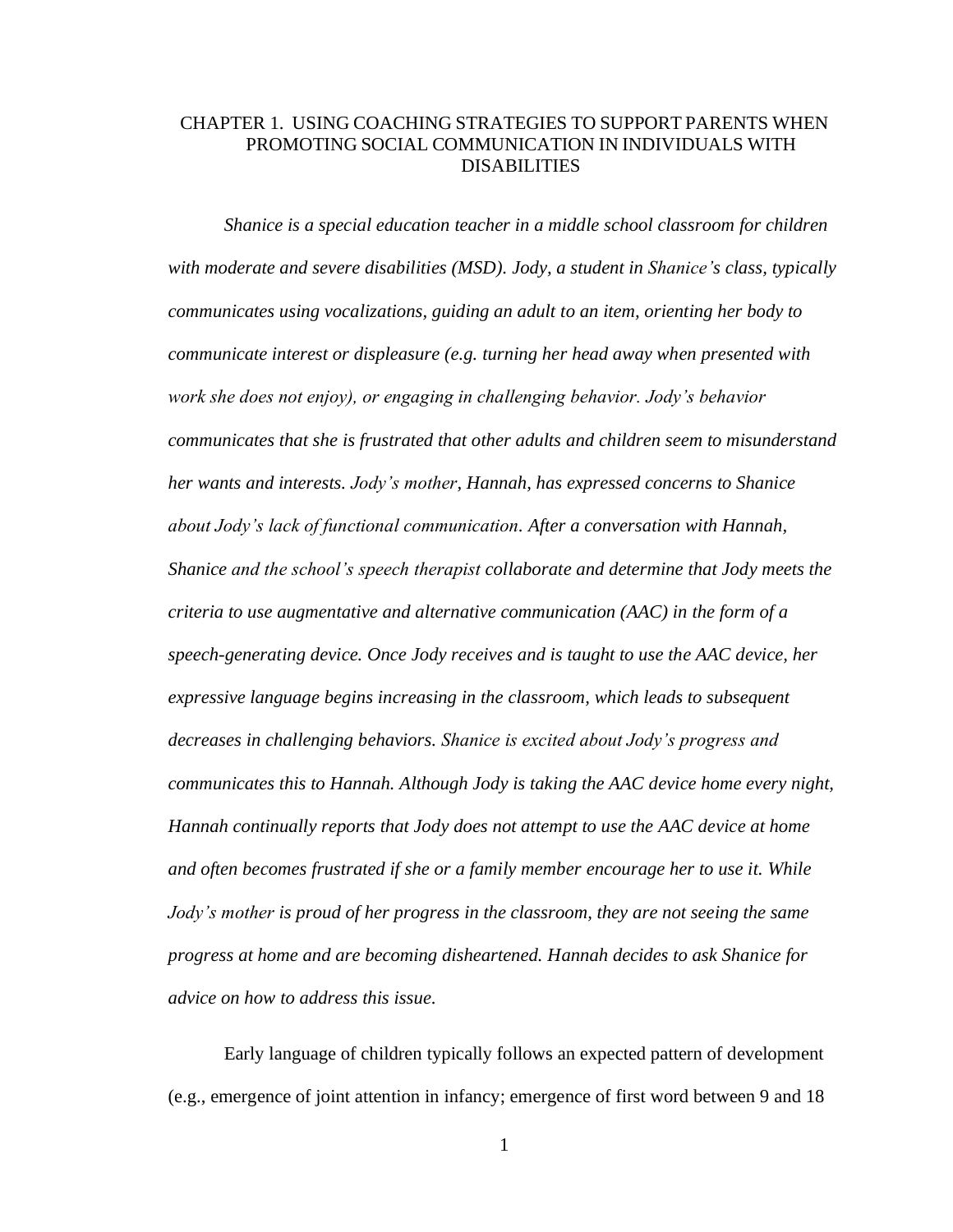months of age; Siller & Sigman, 2002), but some children may deviate from this expected pattern and display significant communication deficits including but not limited to children with autism spectrum disorder or intellectual disability. Parents of children with or at-risk for disabilities often report concerns about their child's social communication, especially as it relates to sharing wants, interests, and feelings during conversation. Children with disabilities who receive individualized services at school are typically supported by a variety of educators and related practitioners, with parents serving as centralized figures throughout this process. Special education teachers, in collaboration with other professionals, are in a unique position to directly empower parents and promote positive outcomes for their children in the classroom and at home. The Council for Exceptional Children (CEC) *Standards for Professional Practice* (2015) state that special education professionals will "actively seek and use the knowledge of parents and individuals with exceptionalities… and empower them as partners in the educational process" and will "promote opportunities for parent education using accurate, culturally appropriate information and professional methods" (p. 4). A number of studies have reported that the relationship between families and professionals can directly enhance or inhibit positive outcomes for parents and their children (Fine  $\&$  Nissenbaum, 2000).

Promoting meaningful social communication in children with disabilities who display significant delays is directly influenced by effectively collaborating with parents when selecting goals and implementing strategies and interventions during routines and typical activities. Before selecting goals for parent coaching, it is important to select goals for child outcomes. Special educators can use coaching strategies with parents to facilitate this process. Goal setting is defined as identifying an observable and measurable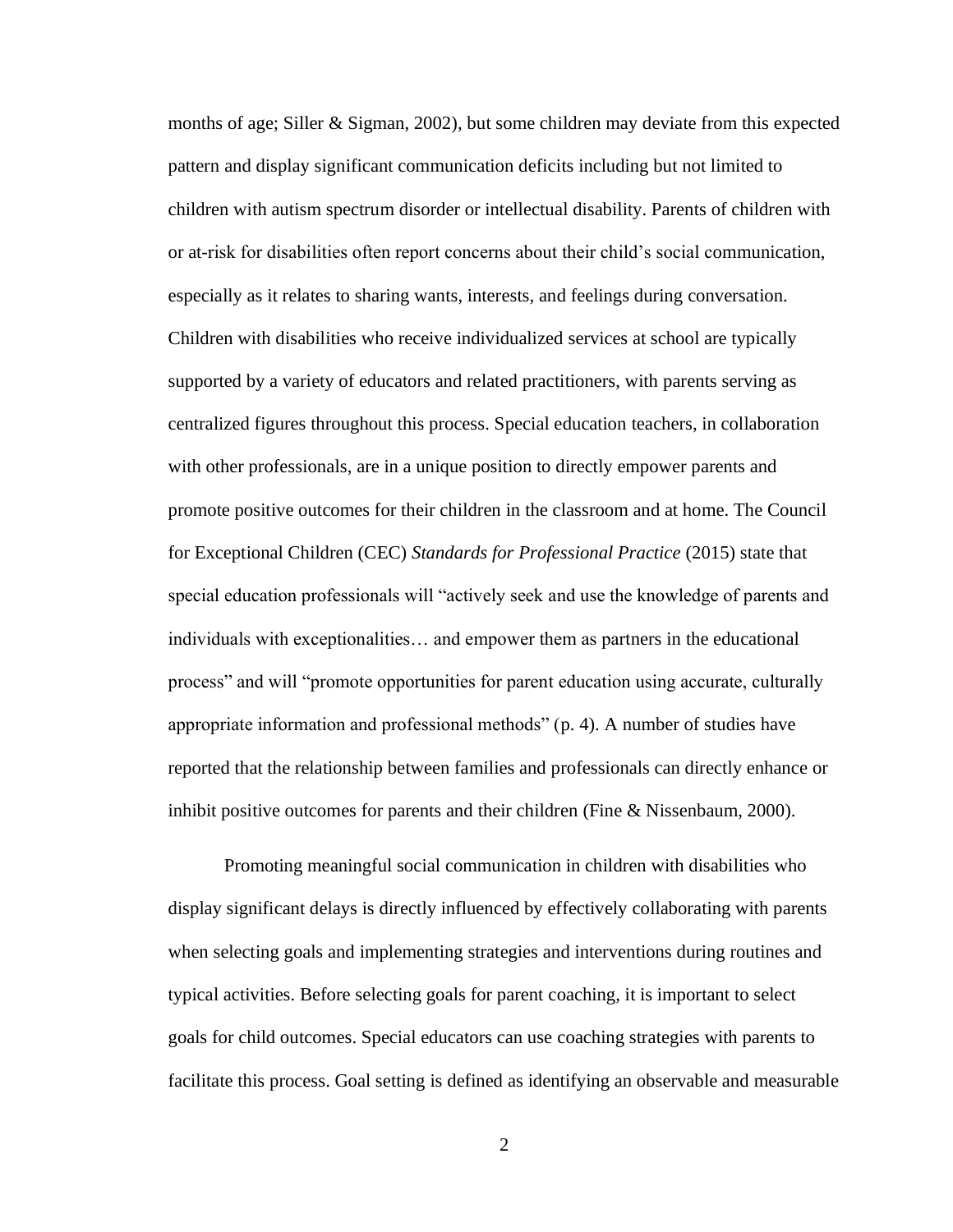behavior that is socially significant and determining a specific criterion for the child to attain over a certain period of time. Goal setting for the child should be family-centered with the student's desires at the forefront of the decision-making processes. Educators should be committed to recognizing the family's knowledge of their child's strengths and areas for growth throughout this process (Collins, 2018). Parent coaching is defined as an adult-learning strategy that is used to build the capacity of a parent in their natural environments to improve existing abilities, develop new skills, or help them gain a deeper understanding of a topic. Coaching is meant to empower parents and, in turn, promote more positive and meaningful interactions with their child with or at-risk for disabilities (Russ & Sheldon, 2011). Parents are oftentimes their child's first language teacher and many aspects of parent behavior influence the language development of their children (Kaiser & Roberts, 2013). Several family-coaching strategies have been evaluated and identified across multiple research studies (e.g., Dogen et. al., 2017, Gross et. al., 2007, Lafasakis & Sturmey, 2007, Lane et. al., 2016), with consideration of which strategies will most likely lead to short- and long-term outcomes in parents use of strategies (e.g., Woods et. al., 2010, Trivette et. al., 2009).

When planning coaching sessions, six key components of adult learning are recommended and are likely to lead to positive outcomes in adult behaviors:

- 1. **Introduction**: providing a preview of materials, knowledge, and practices that are related to the target skills
- 2. **Illustration**: demonstrating or modeling the use of the target skill with relevant materials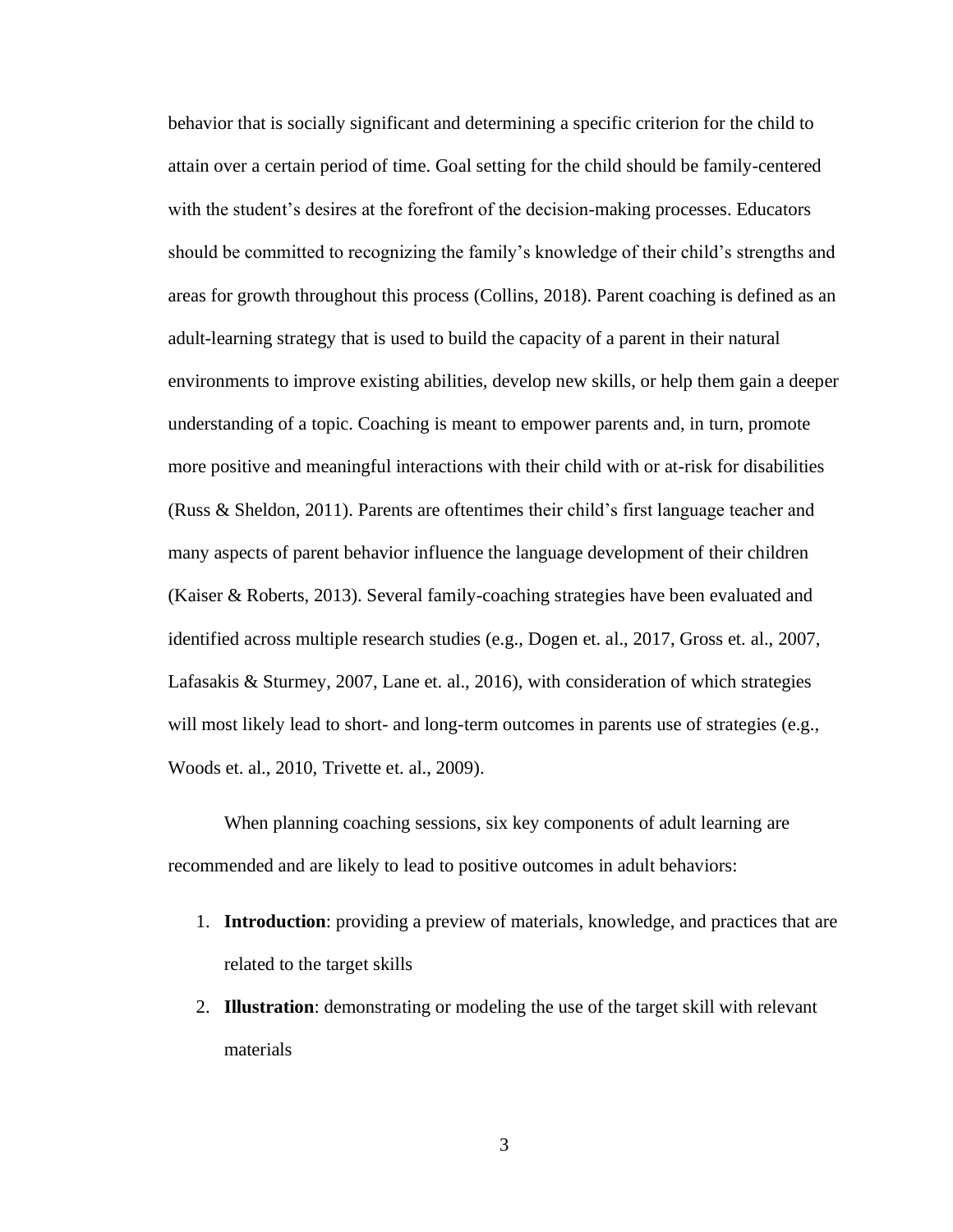- 3. **Practice**: providing opportunities for the learner to practice the target skill and deliver performance-based feedback
- 4. **Evaluation**: evaluating the outcome of the use of the target skills
- 5. **Reflection**: evaluating progress and setting goals for next steps in collaboration with the learner
- 6. **Mastery**: supporting the learner in examining how the target skill fits within the broader conceptual framework to promote ongoing monitoring, self-assessment, and continual self-improvement (Ledford et. al., 2019; Trivette et al., 2009)

Robust improvements in adult outcomes are associated with using multiple components in training (Trivette et al., 2009).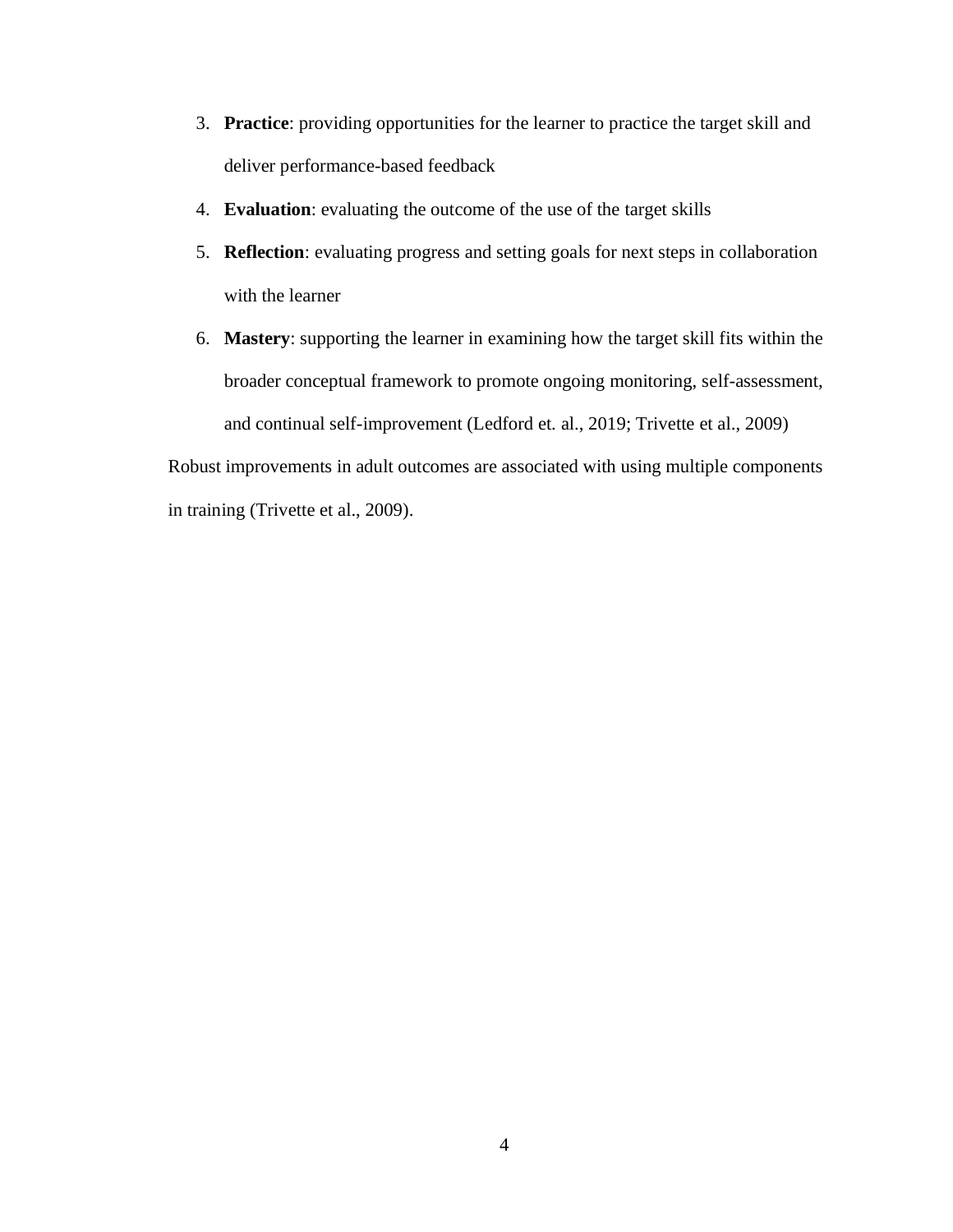#### Multi-Component Models

 $\mathbf{I}$ 

<span id="page-13-0"></span>There are a number of multi-component coaching models available in the literature, including behavior skills training (BST), Teach-Model-Coach-Review (TMCR), and other routines-based systems for supporting parents of children with disabilities. Many of these approaches utilize some or all of the six key components of adult learning, which are oftentimes tailored to a specific audience, strategy, or intervention.

#### 1.1.1 Behavior Skills Training

<span id="page-13-1"></span>BST is one type of coaching model used to support skill development across populations. BST includes four of the six key components of adult learning: (1) instruction (a rationale, description of procedures, and when and how to use the strategy) as a way to introduce the topic, (2) modeling to illustrate, (3) rehearsal or practice, and (4) supportive and corrective feedback in order to evaluate outcomes related to fidelity of implementation of a strategy or intervention (Ledford et. al., 2019). BST was evaluated in multiple studies to coach parents on a variety of skills including but not limited to social skills training (Dogen et. al., 2017), parent training on children's safety skills to prevent gun play, (Gross et. al., 2007), implementing the five steps of incidental teaching (Hsieh, Wilder, & Abellon, 2011), discrete-trial training (Lafasakis & Sturmey, 2007), and guided compliance (Miles & Wilder, 2009).

#### 1.1.2 Teach-Model-Coach-Review

<span id="page-13-2"></span>Teach-Model-Coach-Review (TMCR) is another adult coaching model that, to some extent, incorporates each of the six key components of adult learning (Ledford et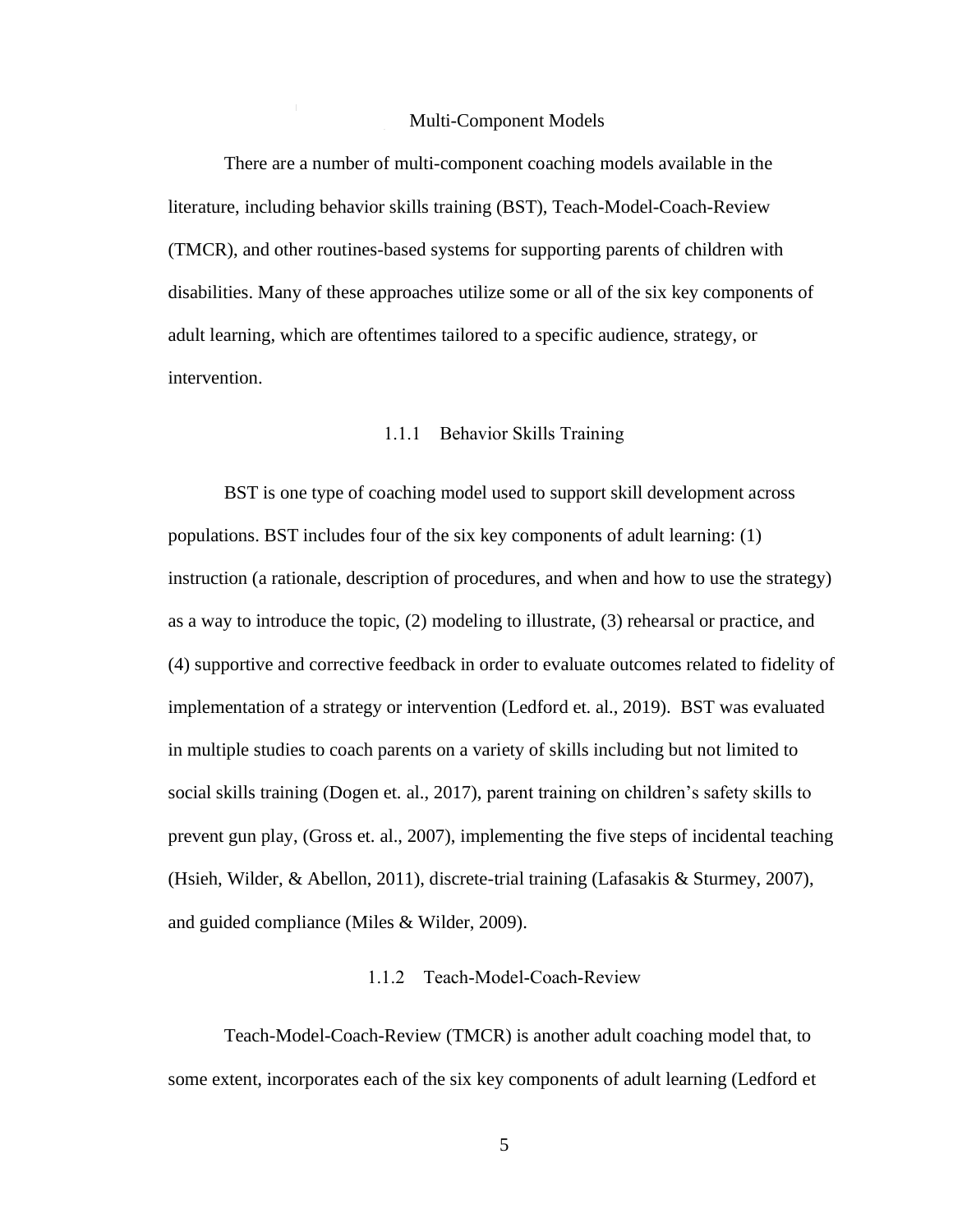al., 2019). For example, Kaiser and Roberts (2013) utilized TMCR when teaching parents to use enhanced milieu teaching (EMT). EMT is a manualized intervention that involves utilizing naturalistic instructional strategies to promote early language development (Lane & Brown, 2016). Kaiser and Roberts (2013) compared whether children receiving parent and therapist EMT showed greater gains than children receiving therapist only EMT. They also compared whether parents who received EMT training using the TMCR method were more likely to use these strategies in the home environment versus parents who did not receive the training. Results indicated that children who received parent and therapist EMT training made greater gains in early social communication and parents who received the parent and therapist EMT training incorporated and maintained these strategies in the home environment.

#### 1.1.3 Other Examples

<span id="page-14-0"></span>These are just a few of the training models available in research that utilize components of adult training. Other models include the family-guided routines-based intervention (FGRBI) designed to teach parents to use practices that will support language development in their young children with communication delays (Cripe  $\&$ Venn, 1997) and the routines-based model, which is designed around a semi-structured interview that aids caregivers in identifying priority outcomes (McWilliam et. al., 2009).

Lane et. al. (2016) used the six training components outlined above in a brief coaching model used to train parents on using naturalistic strategies. Lane et. al. (2016) trained two parents on the use of naturalistic strategies (narration, imitation, and environmental arrangement and responding) during play-based activities with their young children with autism spectrum disorder (ASD). Although the coaching model was brief,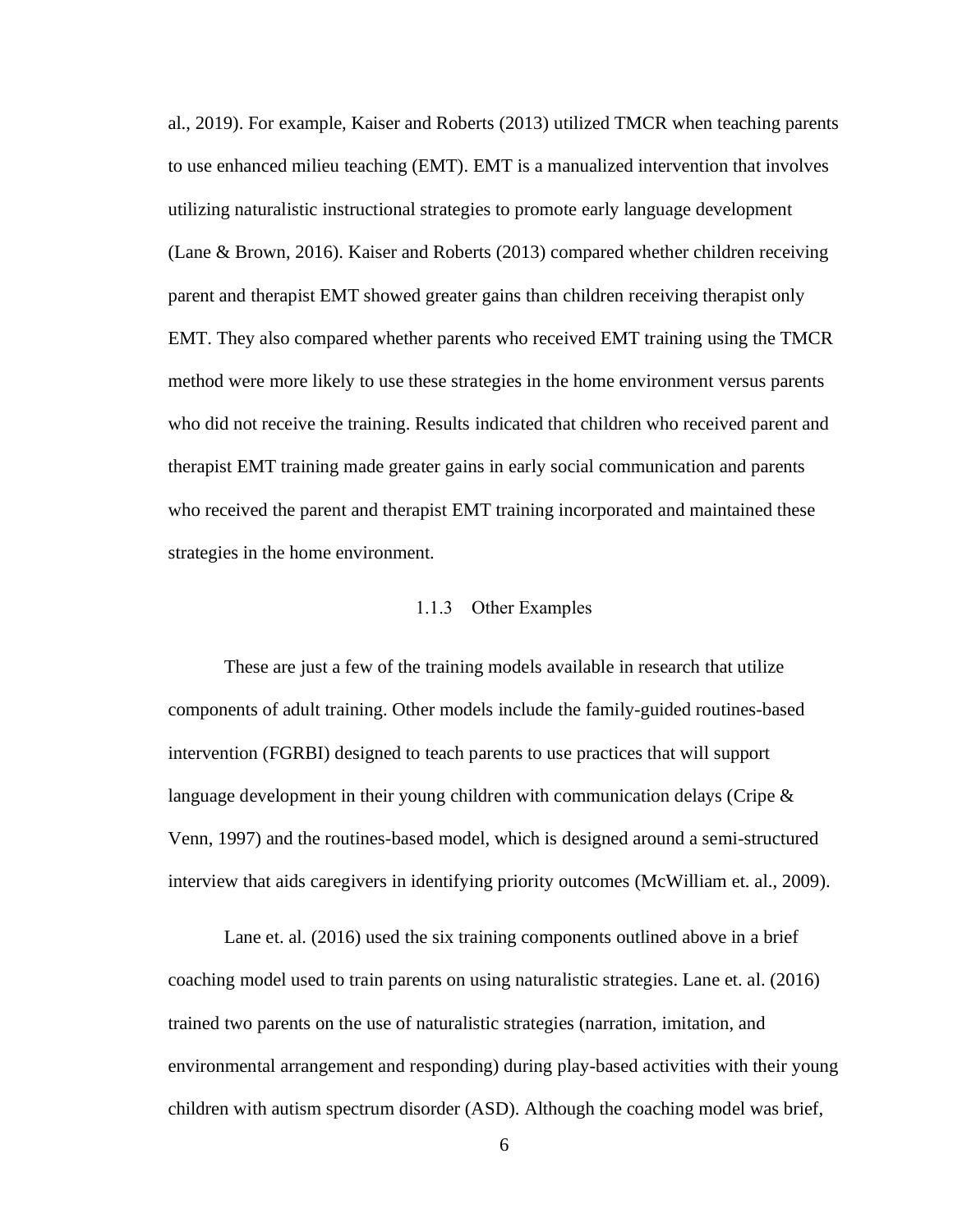Lane et. al. (2016) were still able to use the components of adult training including introducing, illustrating, practicing, evaluating, reflecting, and mastery. The methods used in their research provide practitioners with a model of rapid training that can be used with parents that capitalizes on the components discussed above, which may be useful for educators who already lack sufficient time for work completion and more accurately reflect real-world resources. Because of this, the individualized coaching approach described below is modeled after the brief coaching done by Lane et. al. (2016).

All described training models can be used by special educators in order to collaborate with and train family members in a productive way that will equip them to use naturalistic strategies to promote functional communication for their child in the home environment. Highlighted in the following sections are key components of parent coaching that educators can put into practice when working with their students' families.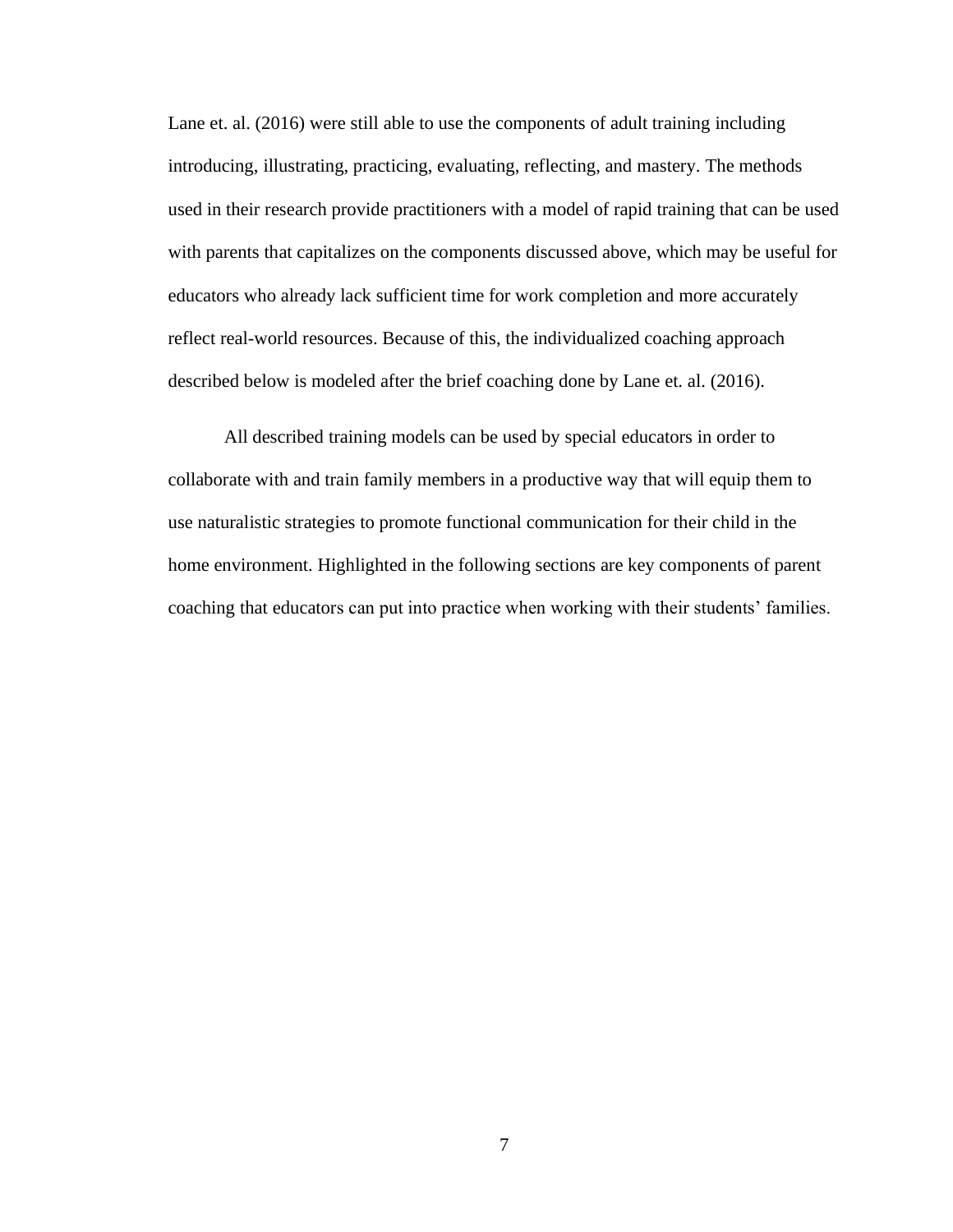#### Suggested Components of Parent Coaching

<span id="page-16-0"></span>The purpose of this section is to provide suggestions for how to plan and implement coaching using a family-centered approach including developing rapport and cultural competency, selecting socially significant goals and identifying natural opportunities and activities already in place for the family, designing coaching materials, addressing problem behavior, planning for generalization across family members, and providing continued support and feedback.

#### 1.2.1 Building Cultural Competency

<span id="page-16-1"></span>Prior to coaching parents on specific behaviors, educators should do the work to check their biases and develop their cultural competency. Collins (2018) stated that the "first step to working with families is to establish strong viable modes of frequent communication, which takes into account differences in perceptions that may be due to cultural and linguistic diversity" (p. 80). It is important as educators to remember that families, especially families with cultural and linguistic diversity may have difficulty grasping concepts that Western special educators deem as valuable or important. Relatedly, educators must spend time establishing trust with families, with special attention to learning more about cultures and backgrounds that are different than their own. According to Ledford et. al. (2019), a component of family-centered practice is demonstrating an awareness and respect for individual family values and beliefs.

One way educators can build this awareness is through cultural competency selfassessments such as the National Center for Cultural Competence (NCCC) selfassessment for service professionals providing behavioral services for youth or early childhood services. These types of assessments can help educators identify hidden biases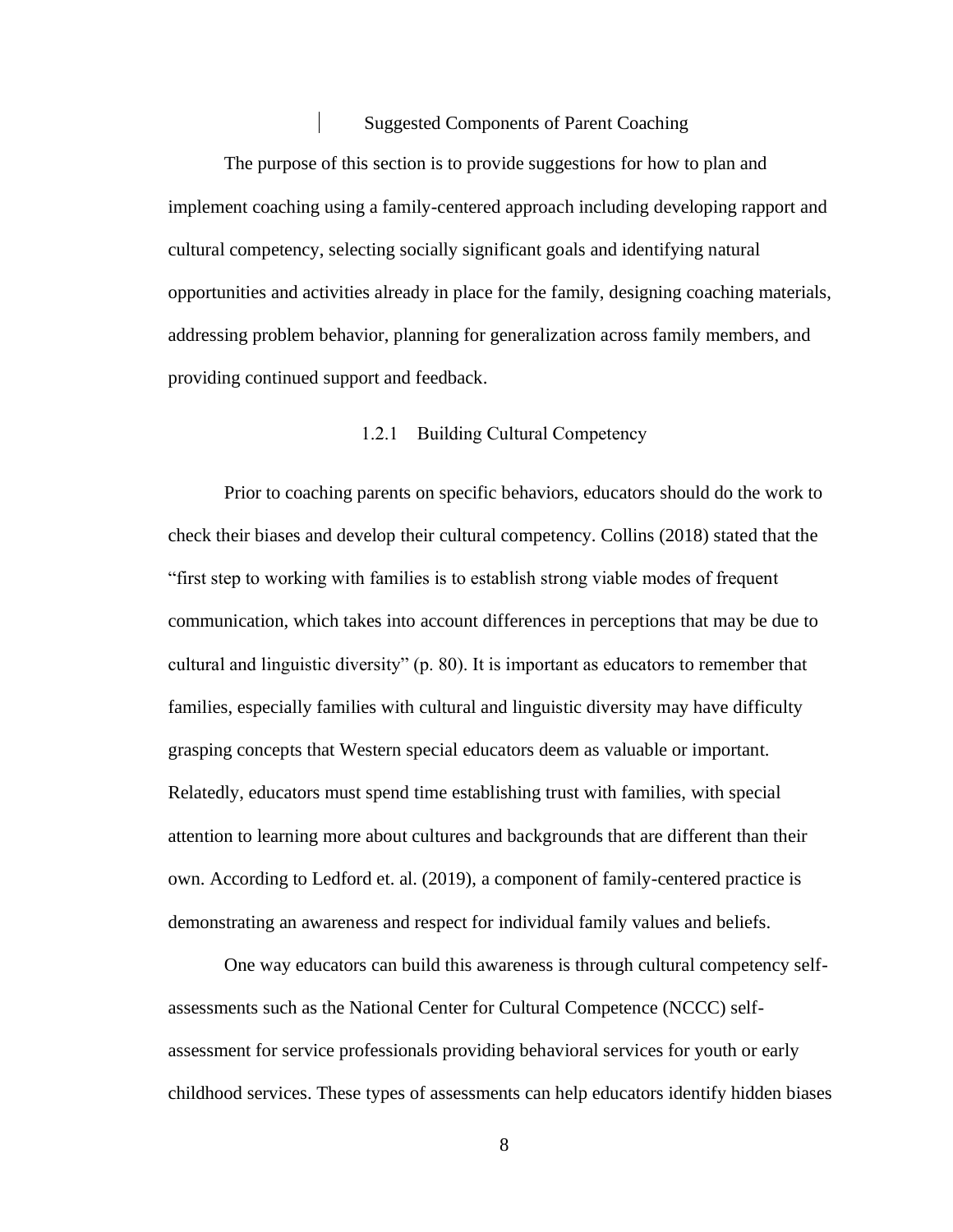or stereotypical thoughts within themselves and, in turn, improve service delivery. By doing this an educator may begin to develop a more dynamic view of culture and what it means for individual families (ASHA, 2017). Research shows that cultural competency can help families more easily trust educators, creating a more reciprocal and positive relationship. This will be crucial in moving forward with goal setting and coaching.

#### 1.2.2 Goal Setting

<span id="page-17-0"></span>First, families should assist with identifying goals that are significant to their daily lives, with an emphasis on selecting instructional targets for the child that are immediately useful and meaningful for the student during routines and activities. Thus, educators must work with families to identify routines and activities for the family and the child. Focusing instruction during routines and typical activities is a component of planning for maintenance and generalization. During this process, the educator takes on the role of facilitator and must "be committed to a student-centered philosophy, be an aware and conscious listener, and be able to communicate clearly" (Collins, 2018, p. 80). Structured interviews may be helpful to have on hand in case families need assistance when identifying meaningful goals or natural routines or activities that could incorporate proposed goals. Educators should work with families to identify what environmental conditions must be in place to promote student success. While working through this process, educators should ask open-ended questions that guide parents to begin critically thinking through generalization in order to maintain the skill. Educators should not come to the meeting with pre-proposed goals, but should, instead, involve families from the beginning to end of this process can begin shaping their critical thinking and prepare them to independently make decisions regarding goal setting for their child in the future.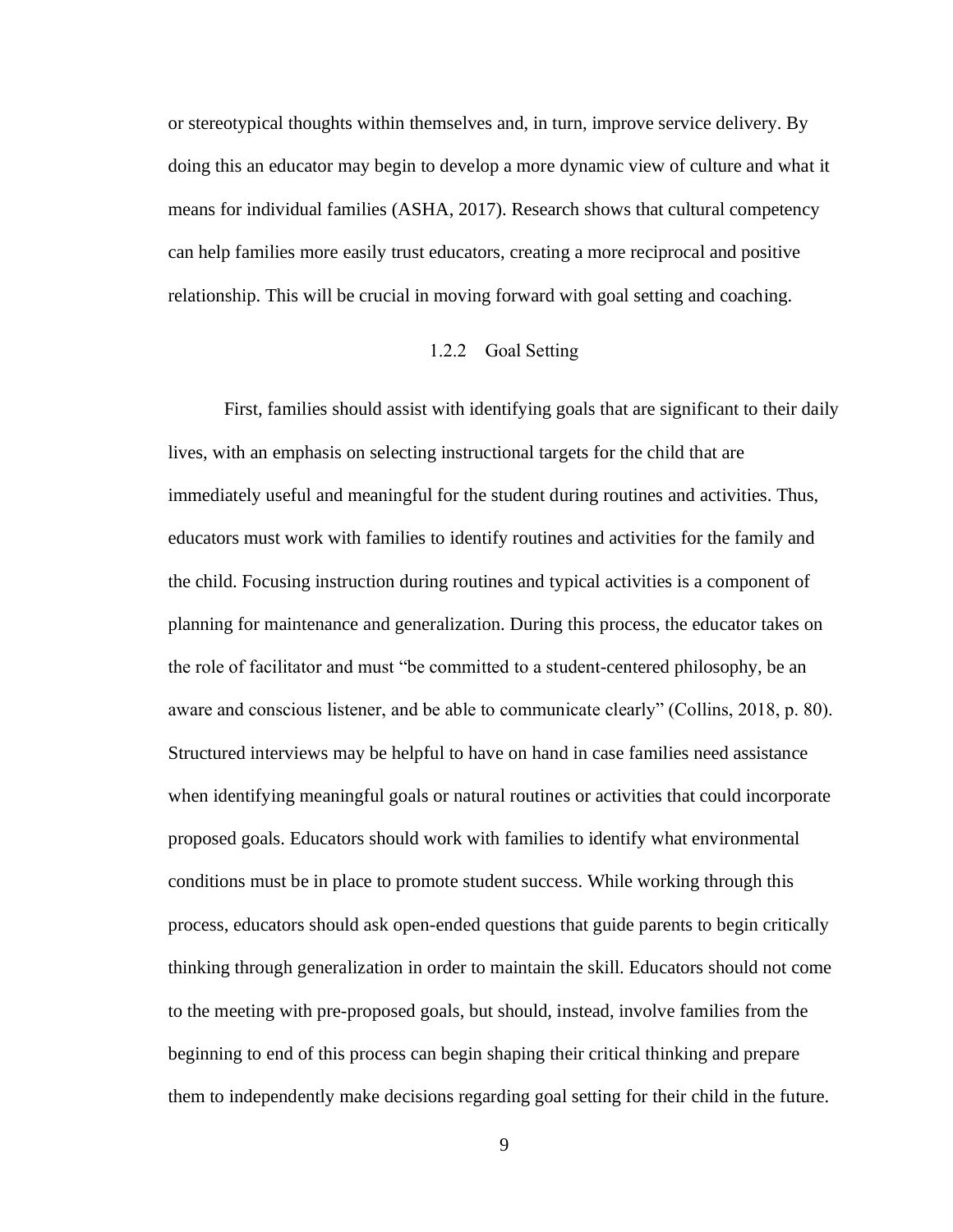Several tools are available to help educators guide families in this process, such as ecological inventories (e.g., C-SETT framework), structured interviews including the Choosing Outcomes and Accommodations for Children (COACH), and various behavior checklists (see Table 1).

| <b>Name</b>                                                                          | Format            | <b>Description</b>                                                                                                                                                                                                                                                       | Reference                                                                                                                                    |
|--------------------------------------------------------------------------------------|-------------------|--------------------------------------------------------------------------------------------------------------------------------------------------------------------------------------------------------------------------------------------------------------------------|----------------------------------------------------------------------------------------------------------------------------------------------|
| Child<br><b>Behavior</b><br>Checklist                                                | Checklist         | A behavior checklist for school aged<br>children 6-18 that is completed by<br>parents and used to detect behavioral<br>and emotional concerns in children<br>with disabilities                                                                                           | Can be downloaded<br>for free at:<br>https://aseba.org/wp-<br>content/uploads/2019<br>/02/schoolagecbcl.pdf                                  |
| Functional<br>Assessme<br>nt<br>Checklist<br>for<br>Teachers<br>and Staff<br>(FACTS) | Checklist         | A planning tool that can be utilized<br>by teachers, family members, or other<br>persons that know the child best<br>when building behavior support<br>plans. Helps to identify behaviors of<br>concern and where, when, and with<br>whom they are most likely to occur. | Can be downloaded<br>for free at:<br>https://www.vbisd.or<br>g/cms/lib6/MI010007<br>11/Centricity/Domain<br>/138/FACTS%20-<br>%20Revised.pdf |
| Functional<br>Assessme<br>nt<br>Screening<br><b>Tool</b><br>(FAST)                   | Checklist         | A planning tool used to identify<br>maladaptive behaviors and assist in<br>hypothesizing what is maintaining<br>that behavior.                                                                                                                                           | Can be downloaded<br>for free at:<br>https://www.cmhcm.<br>org/userfiles/filemana<br>ger/961                                                 |
| Motivatio<br>n<br>Assessme<br>nt Scale                                               | Question<br>naire | Used to identify situations in which<br>an individual is likely to behave in<br>specific ways, which helps to<br>determine appropriate replacement<br>behaviors.                                                                                                         | Can be downloaded<br>for free at:<br>https://www.sfps.info<br>/common/pages/Displ<br>ayFile.aspx?itemId=5<br>972770                          |
| Questions<br>About<br>Behaviora<br>1 Function<br>(QABF)                              | Checklist         | A planning tool used to identify<br>maladaptive behaviors and assist in<br>hypothesizing what is maintaining<br>that behavior.                                                                                                                                           | Can be downloaded<br>for free at:<br>https://www.gscenter.<br>org/images/oscampus<br>/files/06-ICDD-                                         |

<span id="page-18-0"></span>Table 1 List and Description of Goal Setting Tools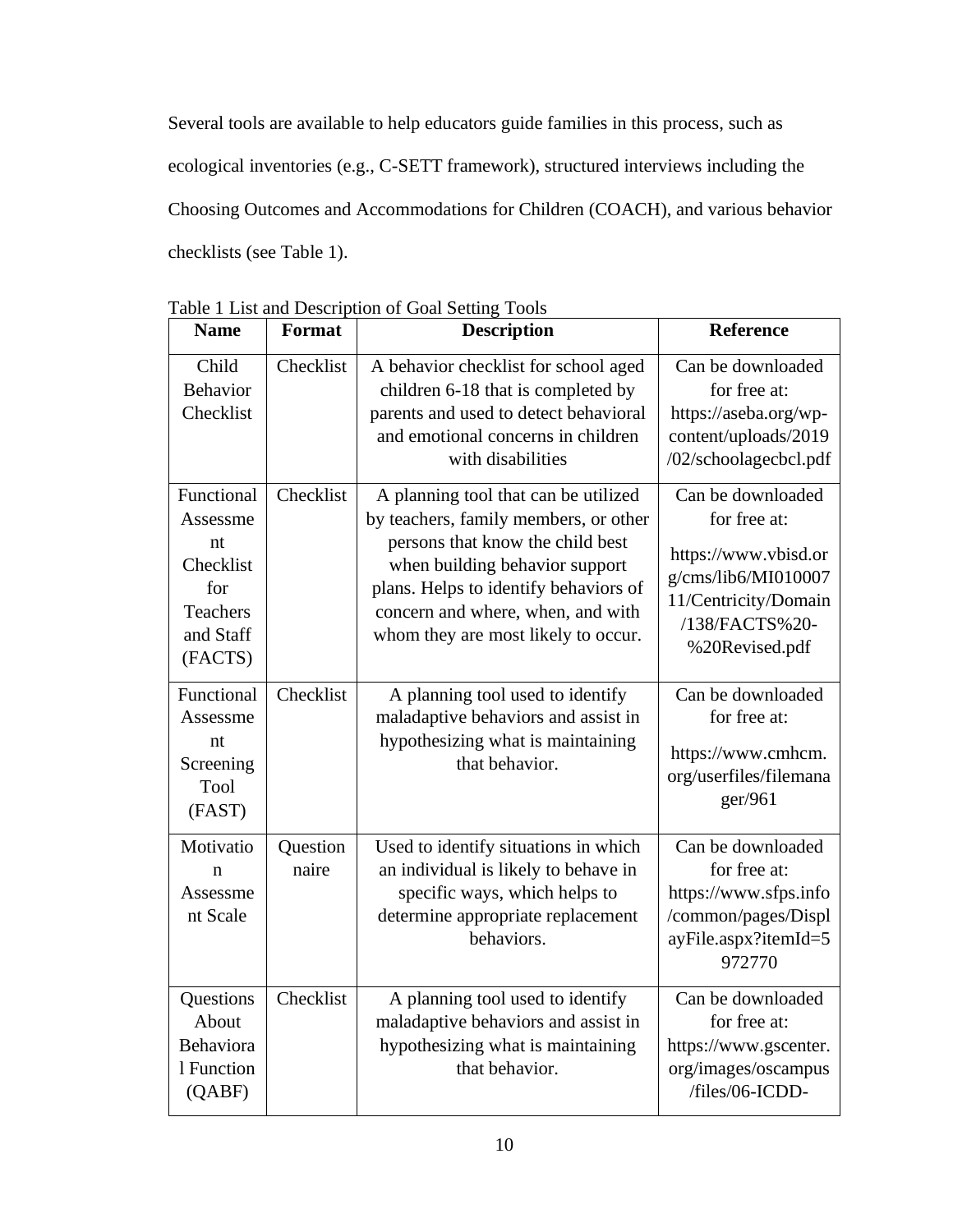|                                         |                            |                                                                                                                                                                                                                                                                            | Questions-About-<br>Behavioral-Function-<br>QABF.pdf                                                                                                                                                                      |
|-----------------------------------------|----------------------------|----------------------------------------------------------------------------------------------------------------------------------------------------------------------------------------------------------------------------------------------------------------------------|---------------------------------------------------------------------------------------------------------------------------------------------------------------------------------------------------------------------------|
| <b>SETT</b><br>Framewor<br>$\mathbf{k}$ | Organizat<br>ional<br>Tool | A chart that can be completed with<br>the family to identify and organize<br>the areas of concern, their current<br>needs and abilities, their current<br>environments, and what tools will be<br>necessary to complete the appropriate<br>tasks within those environments | Can be downloaded<br>for free at:<br>https://assistedtechno<br>logy.weebly.com/sett<br>-framework.html                                                                                                                    |
| Congruen<br>ce<br>Assessme<br>nt        | Organizat<br>ional<br>Tool | A chart that can be completed with<br>the family that takes a top-down<br>approach in identifying specific<br>activities and the necessary steps the<br>child will need to master in order to<br>be successful across environments                                         | Review this article<br>for an example of<br>conducting a<br>congruence<br>assessment:<br>http://citeseerx.ist.psu<br>.edu/viewdoc/downlo<br>ad?doi=10.1.1.853.47<br>$39$ &rep=rep1&type=<br>pdf (Wolery et. al.,<br>2002) |

As stated above, an important component to goal selection is collaborating with families to assist them in identifying activities and routines that are already in place where intervention could occur naturally, or by coaching parents on using strategies that are flexible and adaptable and can be utilized across a variety of routines. This is important in that it helps ensure that the family will need to make only minor adjustments (Ledford et. al., 2019). Educators should consider using interview tools such as the Routines-based Interview (RBI) when talking with families to help guide their conversation. Educators also will want to ensure that routines incorporate opportunities for interaction or coach parents on how to create opportunities for interaction such as putting materials in sight but out of reach or providing the child with inadequate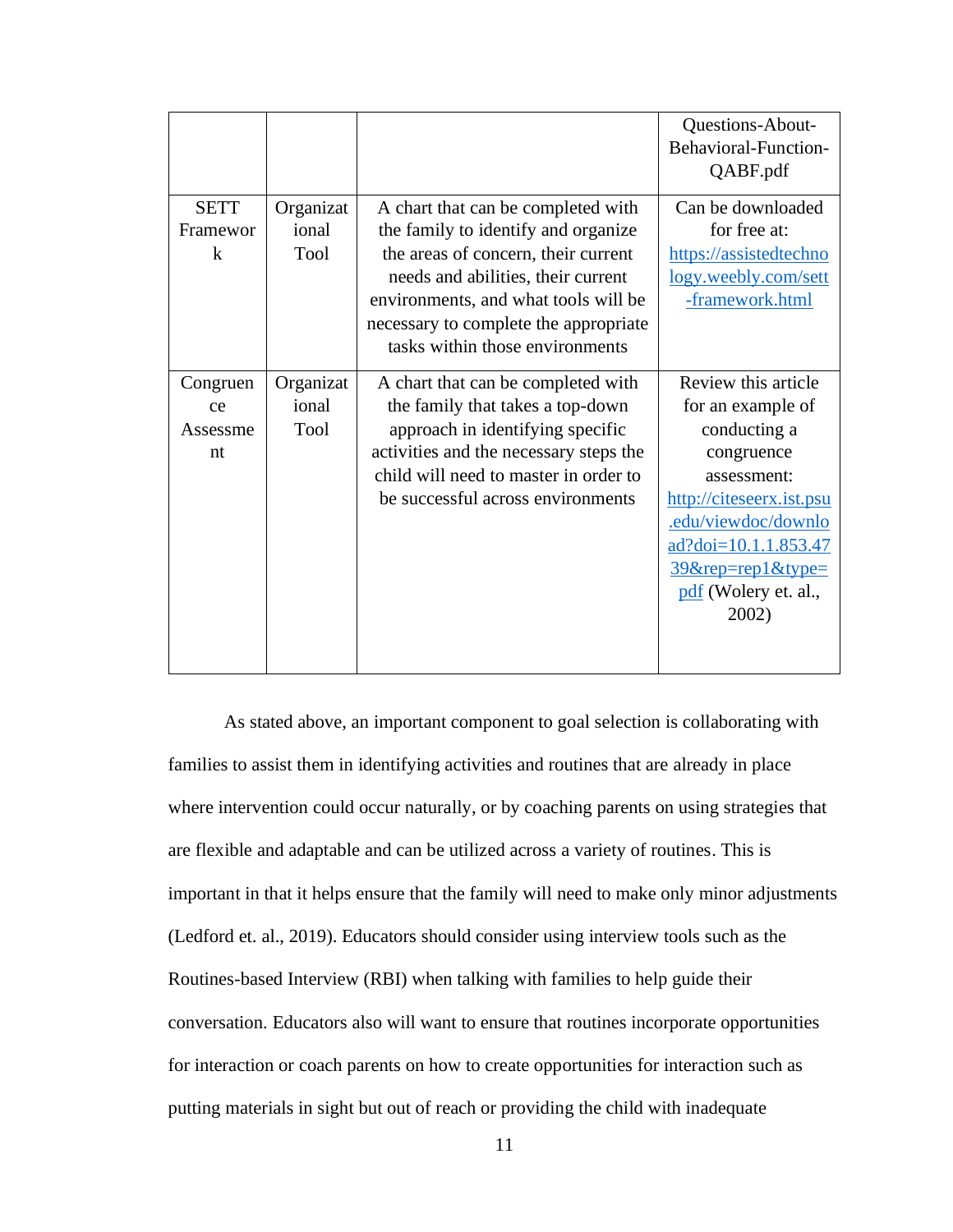materials. Coaching parents on using naturalistic teaching strategies such as arranging the environment, providing opportunities for turn-taking and choice making, and utilizing siblings as peer models are just some examples of strategies that are flexible in nature, can be utilized across environments, and promote opportunities for interaction. Throughout this process, educators also should provide opportunities for discussion on how to generalize across routines and help families understand how already established routines can be maximized as learning contexts (Woods et. al., 2010). Finally, educators should keep in mind the age of the child they are working with to ensure activities or routines being selected are socially appropriate. Age-appropriate examples of routines where intervention may be naturally embedded for early-aged children, adolescents, and adults can be found below (see Table 2).

| Age range                      | <b>Age-appropriate routines</b>                                                                                                                                                                | <b>Age-appropriate activities</b>                                                                                                                                            |
|--------------------------------|------------------------------------------------------------------------------------------------------------------------------------------------------------------------------------------------|------------------------------------------------------------------------------------------------------------------------------------------------------------------------------|
| Toddlers and<br>young children | • Going to the store<br>• Washing hands<br>$\bullet$ Taking a bath<br>• Eating breakfast<br>• Cleaning up before bed                                                                           | • Playing with a doll house<br>• Playing with toy cars<br>• Playing with siblings<br>• Coloring a picture<br>• Playing outside with neighbors                                |
| Adolescents<br>and adults      | • Self-care activities<br>(brushing teeth, taking a<br>shower, etc.)<br>• Dinnertime<br>• Household chores<br>(cleaning up after dinner,<br>watering flowers, loading<br>the dishwasher, etc.) | • Going out into the community<br>• Hanging out with friends or<br>neighbors<br>• Playing a sport outside<br>• Following a recipe<br>• Watching TV or playing video<br>games |

<span id="page-20-0"></span>Table 2 Routine and Activity Examples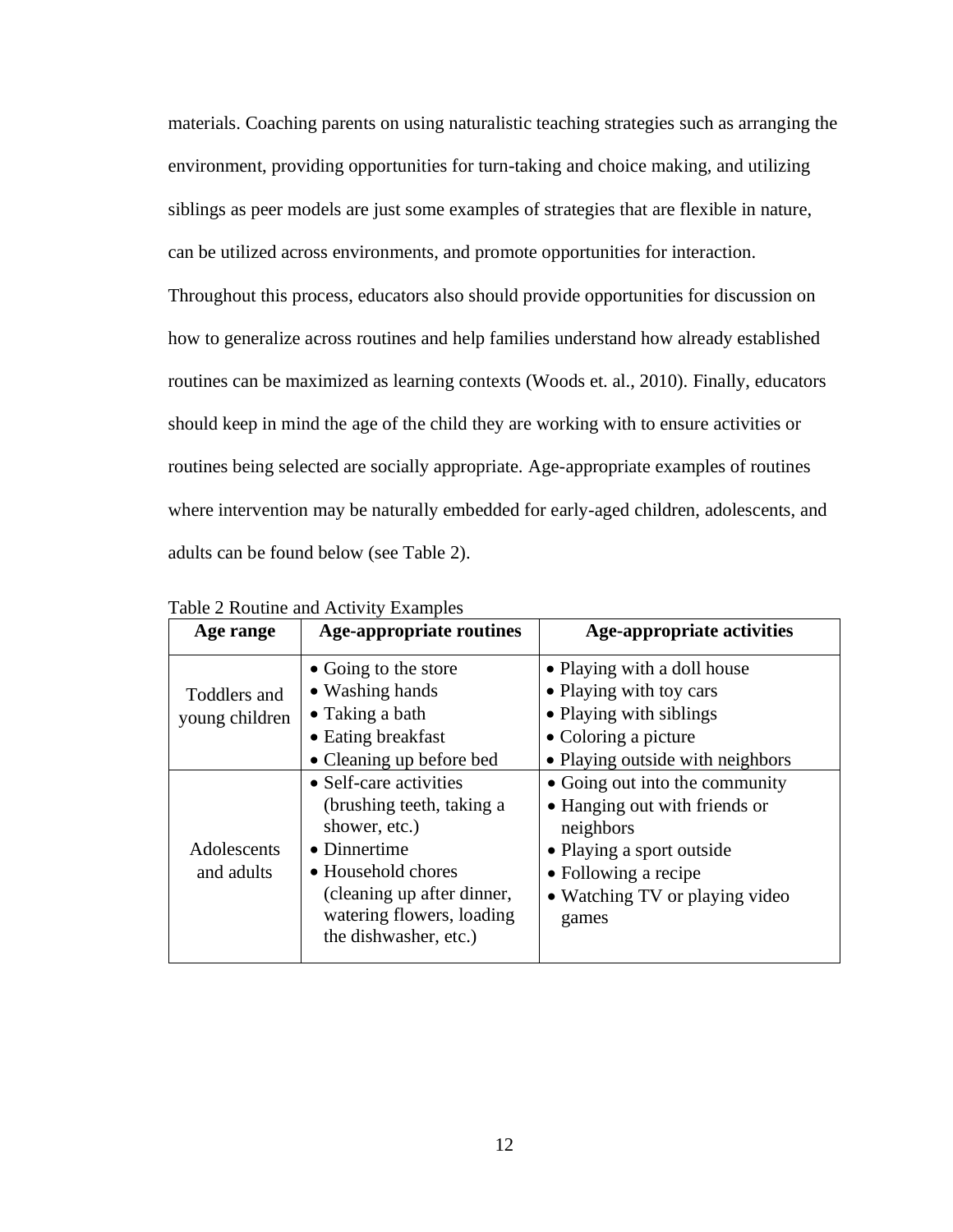#### 1.2.3 Coaching Specific Behaviors

<span id="page-21-0"></span>*Shanice met with Hannah and together they set a goal for Jody to practice using her AAC device while at home. After going through their daily routines, Shanice discovered that Jody loves to cook dinner with her mother. Other activities were identified as well, including getting dressed in the morning and interacting during down time in the evenings, when the family would typically play a game together or go outside to play a sport. They set a goal to start with cooking, as this was Jody's favorite activity. Jody would use her AAC device while preparing the meal with Hannah. As Jody and her family got more comfortable with using the AAC device, they could continue to incorporate it into the other identified activities above. Shanice added a cooking folder to Jody's AAC device and with the help of Hannah, included a variety of frequently used utensils and ingredients Jody and her mother use to cook. Shanice and Hannah discussed a variety of naturalistic strategies that they could incorporate into this activity, including arranging the environment, such as putting ingredients and utensils in sight but out of reach of Jody, waiting expectantly, and engaging in aided language modeling by narrating what Jody is doing using her AAC device. Shanice made arrangements to come back to the house in a week to coach Hannah on how to use these strategies.*

<span id="page-21-1"></span>When coaching parents on specific behaviors it is important to individualize your approach to meet the needs of the specific family you are working with. Below is an outline of steps based on Lane and colleagues (2016) brief coaching model that an educator can take when working with families:

1.2.3.1 Introduce and Illustrate the Topic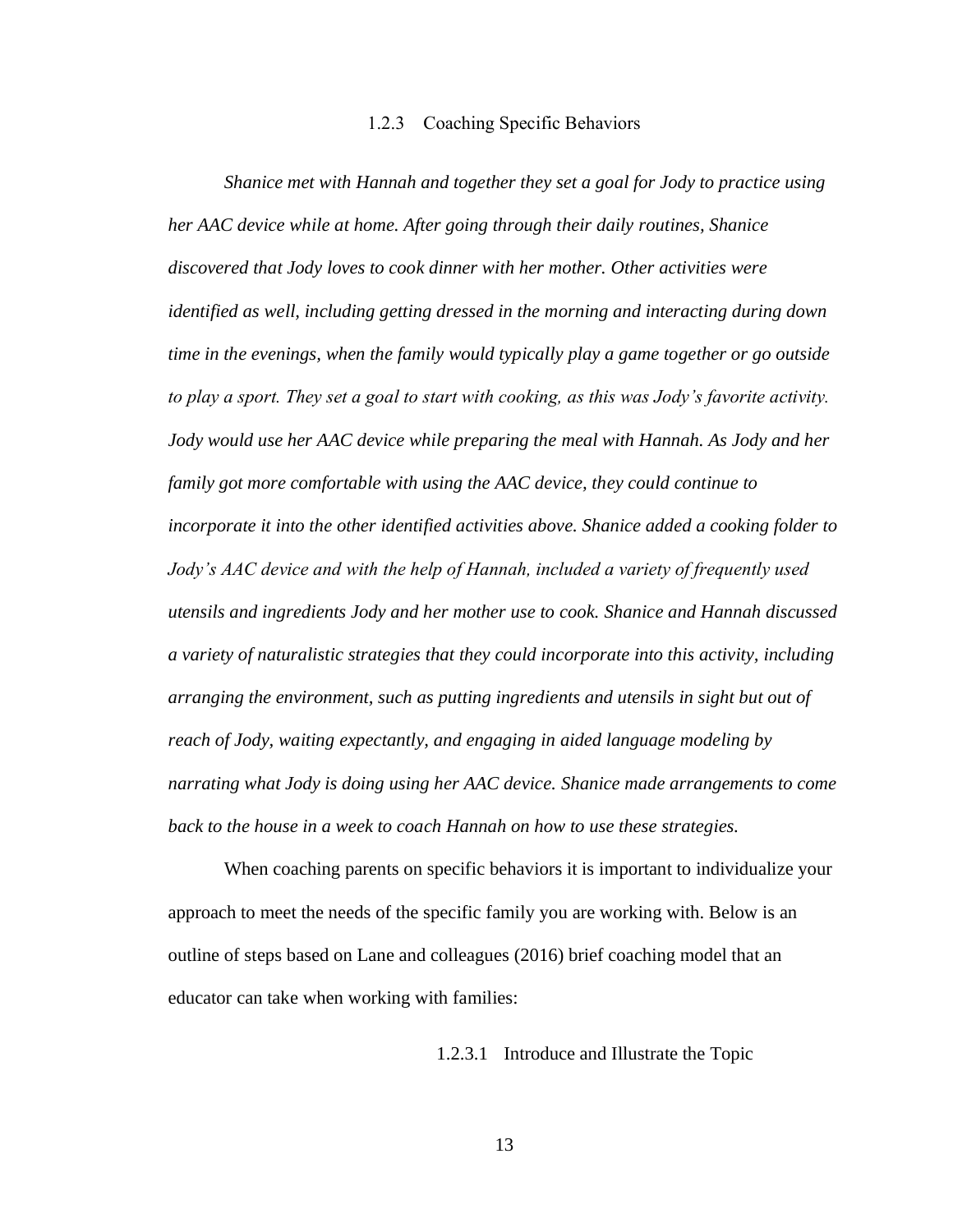Take 2-3 minutes to introduce and illustrate the topic by providing the parent with (a) two to three pre-recorded video examples of the coach demonstrating the target behavior with a child, (b) a handout and review on expectations for the parent during intervention sessions, and (c) a description of the rationale for the target behavior. In the scenario above, this meant the teacher reviewed with mom a few video models the teacher made prior to the training of her engaging in the naturalistic strategies described above. The teacher also provided mom with a short 2-3 sentence rationale for why it is important for her to put these strategies in place in regard to the goals they set for Jody.

#### 1.2.3.2 Facilitate Practice Opportunities

<span id="page-22-0"></span>Following the 2 to 3-minute training, provide parents with an opportunity to practice the behavior. Lane et. al. (2016) set aside approximately 4 minutes for this part of the training. Provide behavior specific praise, as well as constructive feedback to the parent during this time. In the scenario above, mom would practice using the strategies discussed with Jody while Shanice observed and provided positive feedback to the mom for arranging the environment, waiting expectantly, or modeling the appropriate language.

#### 1.2.3.3 Evaluate and Reflect

<span id="page-22-1"></span>Following each opportunity to practice, set aside approximately 2-3 minutes to reflect and evaluate on the training with the parent by answering any questions and providing additional feedback through video examples or discussions on new ways the parent could use the target behavior. Shanice and Hannah allowed Jody to play so they could discuss the session and reflect back on how Hannah felt throughout. Shanice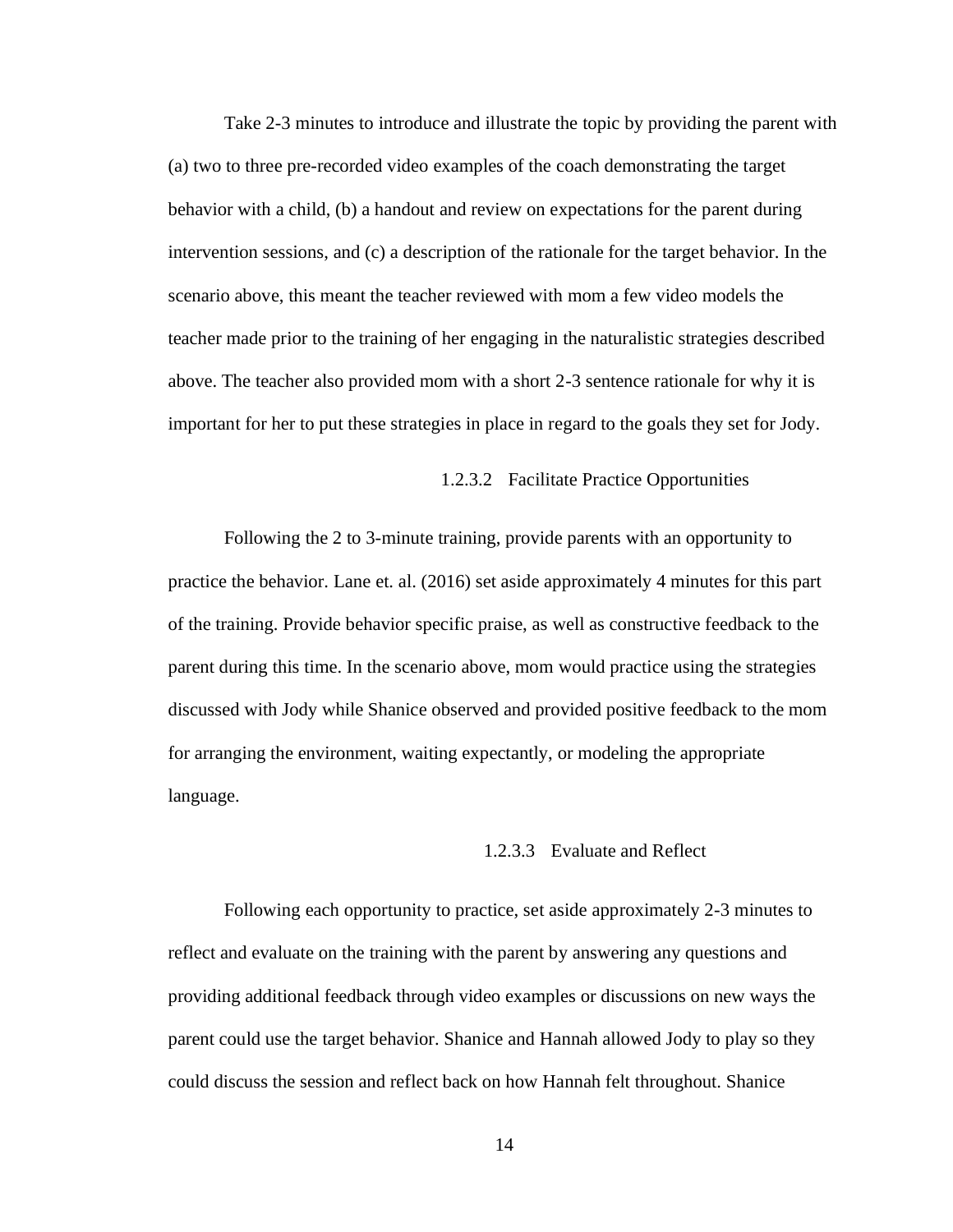answered a few questions mom had around arranging the environment, they watched the video model again, and Shanice facilitated another practice opportunity for Hannah and Jody.

#### 1.2.3.4 Mastery

<span id="page-23-0"></span>Complete these steps with the parent until they feel comfortable with the skill or reach mastery criterion set by the educator. Something the educator could consider when setting mastery criterion for the parent is how frequently the parent to displays the behavior during the practice opportunities, For example, Lane et. al. (2016) set mastery criterion as the parent displaying the trained behavior at least once per minute during the 4-minute practice session. No data were collected in the scenario above, but Shanice did come prepared with a few self-evaluating activities to complete with Hannah to ensure she felt comfortable with the naturalistic strategies.

A checklist may help the educator stay organized and ensure they miss no steps throughout the process. The example checklist below is adapted from Lane et. al. (2016) and outlines the necessary steps to complete their brief coaching model (Figure 1).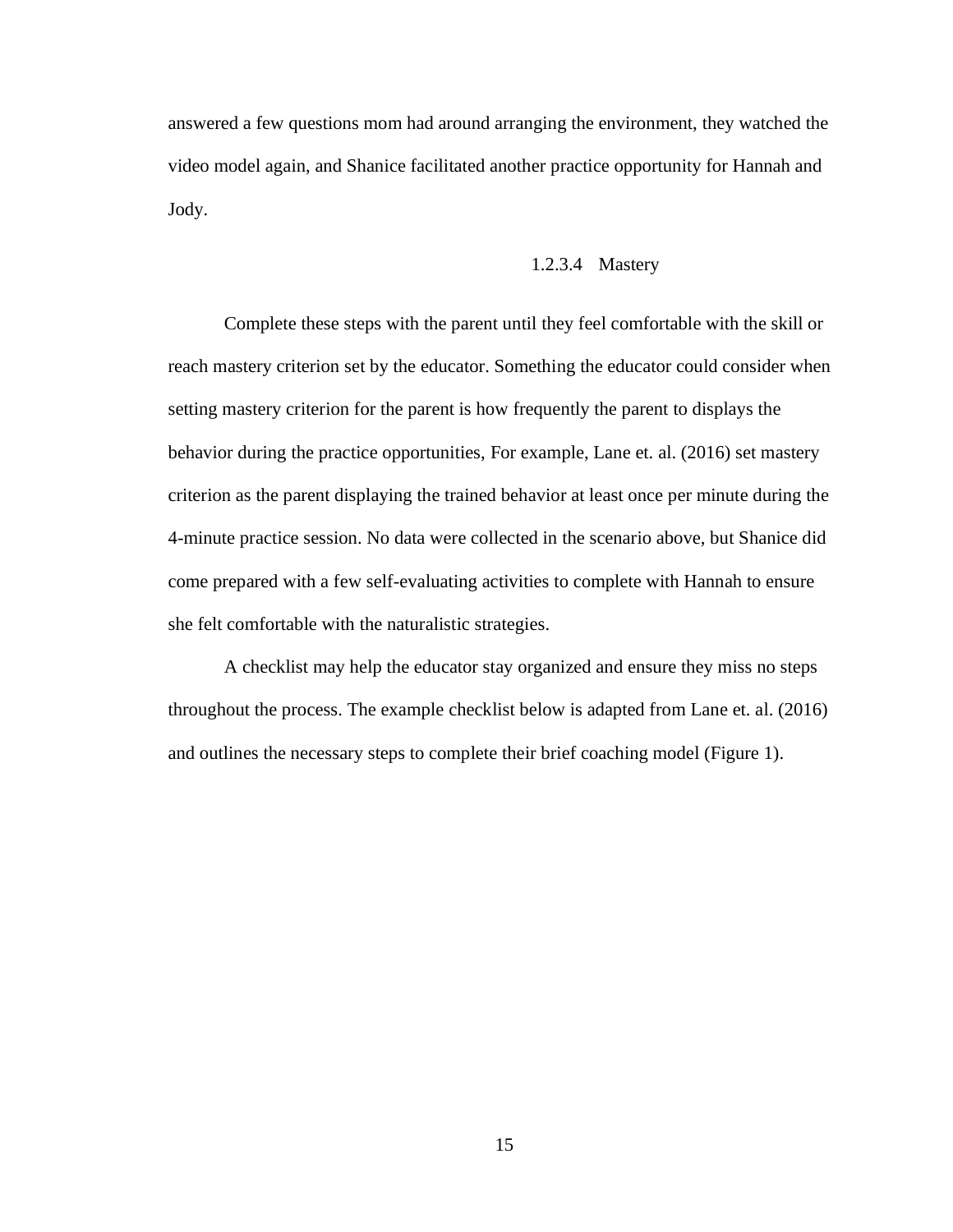# <span id="page-24-0"></span>Figure 1 Coaching Checklist

| Figure 1 Checklist for Parent-Practitioner Coaching Session                                                     |                             |  |
|-----------------------------------------------------------------------------------------------------------------|-----------------------------|--|
| 1. Introduce & Illustrate                                                                                       | <b>Check if Implemented</b> |  |
| Review expectations for the parent during training                                                              |                             |  |
| Show video example(s) of the strategy                                                                           |                             |  |
| Provide the parent with a handout that describes the strategy and rationale for<br>using the strategy           |                             |  |
| 2. Practice & Evaluate                                                                                          | <b>Check if Implemented</b> |  |
| Provide an opportunity for the parent to practice the target behavior                                           |                             |  |
| While practicing, provide behavior specific praise following demonstrations of<br>behavior                      |                             |  |
| While practicing, direct parent's attention to opportunities where they could have<br>demonstrated the behavior |                             |  |
| 3. Reflect using Post-Session Feedback                                                                          | <b>Check if Implemented</b> |  |
| Answer any questions the parent has about the target behavior                                                   |                             |  |
| Play back video of parent engaging in behavior from the previous session                                        |                             |  |
| Provide another video example of how the parent can use the behavior                                            |                             |  |
| 4. Mastery                                                                                                      | <b>Check if Implemented</b> |  |
| Provide opportunities for practice until the parent feels equipped to exhibit the<br>behavior independently     |                             |  |
| Provide the parent with a list of ideas to promote generalization                                               |                             |  |
| 5. Follow-up                                                                                                    | <b>Check if Implemented</b> |  |
| Schedule a time to follow-up with the parent within the next two weeks                                          |                             |  |
| Establish a system to communicate in case any questions arise before it is time to<br>follow-up                 |                             |  |
| <b>Coaching Notes</b>                                                                                           |                             |  |
|                                                                                                                 |                             |  |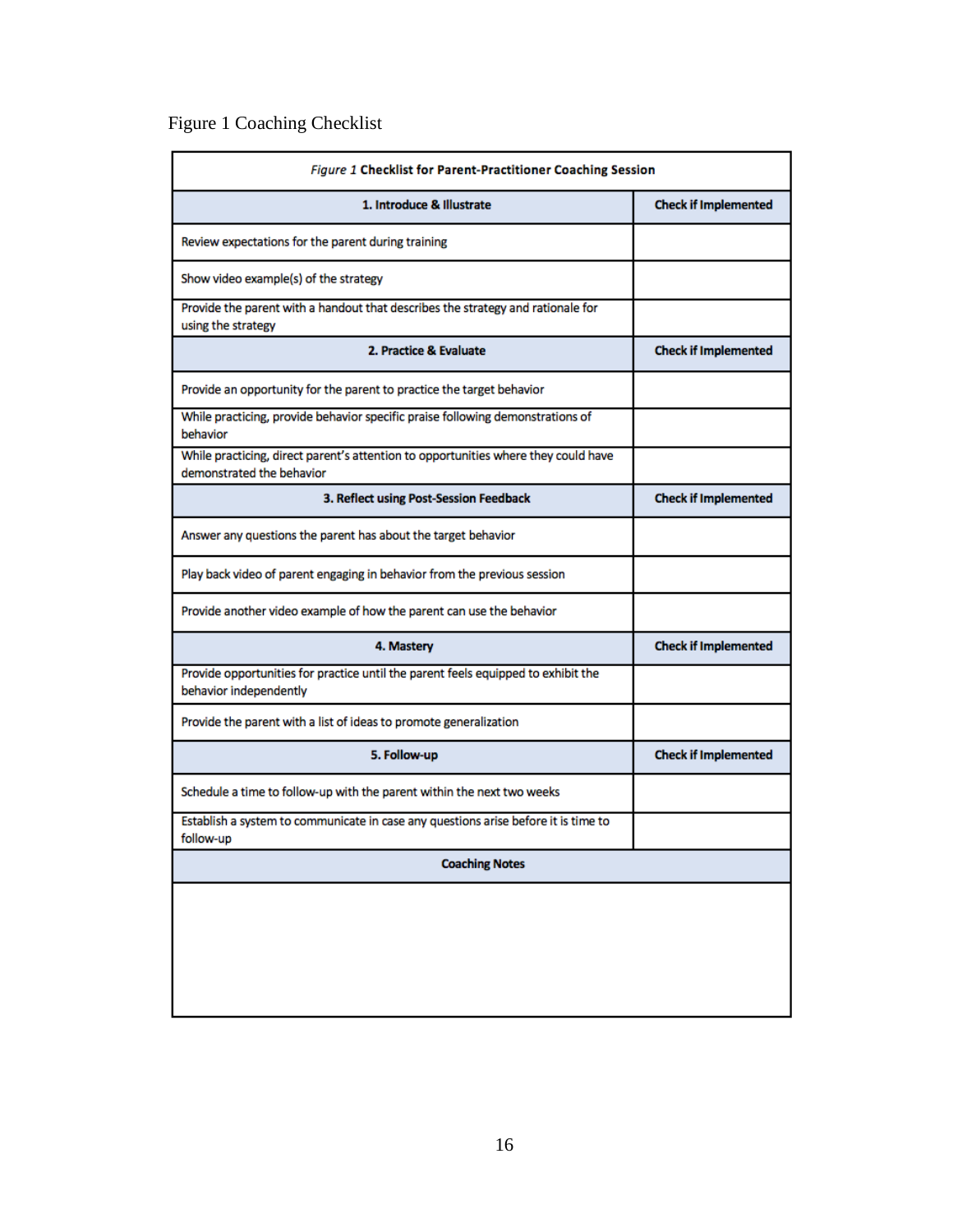#### 1.2.4 Planning for Generalization

<span id="page-25-0"></span>Research suggests that individuals with social deficits or delays, such as individuals with ASD, may display more difficulties than same-age peers with generalizing skills to novel situations (e.g., unlearned stimuli, unfamiliar people or settings), which impacts the extent to which children reliably use and maintain learned skills over time (Wolfe et. al., 2017). Therefore, an important component for educators to consider when coaching parents to implement strategies is how to plan for generalization. Strategies to facilitate generalization incorporated within naturalistic language intervention include using the behavior across multiple natural routines or activities, across toys or materials, across responses, across environments such as from the home to the community, as well as across family members. When developing strategies to promote generalization, the educator should first discuss with the family the importance of incorporating the skill in as many activities and across as many people as possible and the rationale for why it is important.

The teacher and parent can then discuss and brainstorm other family members in the home that may be interested in learning, other activities that are already naturally occurring, or other settings the child visits often. The educator could offer to schedule a training during a time that would work for all people involved in the child's life that are interested in learning. The educator could also provide different examples to the parent when modeling and practicing, including using a variety of materials or activities, so the parent is able to see generalization in action. Lastly, the educator should provide the family with a list of generalization strategies that require little effort and could naturally occur in already established routines so that families may be more likely to incorporate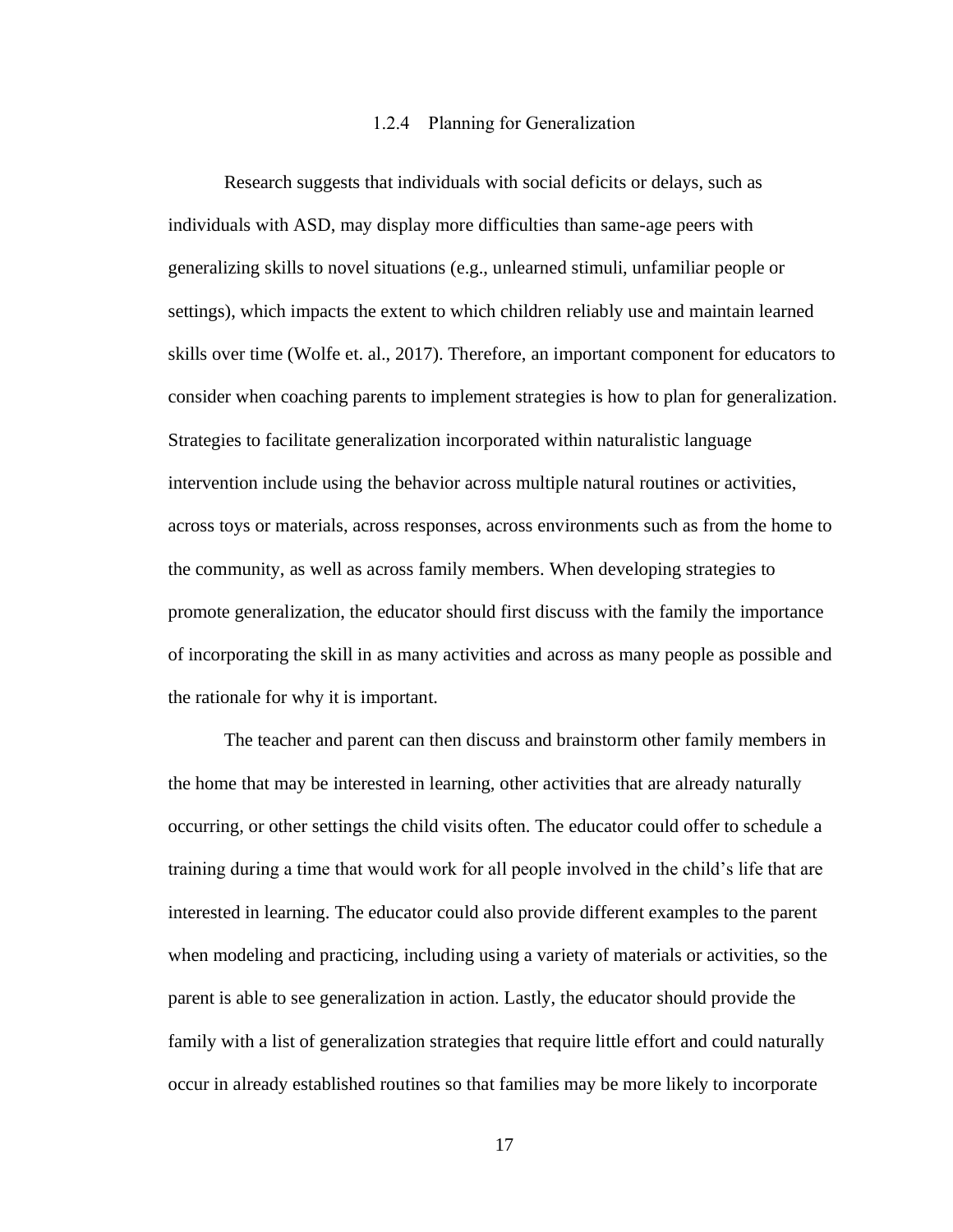this into their practice. This could include changing the room the activity takes place in, switching the toys they use to play with, switching recipes or ingredients when cooking, changing their walking routes, and more. The practitioner should include generalization in their coaching model by including examples of generalization in their video examples, practice sessions, and post-session feedback. They could also provide the parent with a handout including a list of generalization strategies appropriate to the desired outcome as well as a rationale for generalization.

#### 1.2.5 Follow-up and Ask for Feedback

<span id="page-26-0"></span>Research consistently shows that training without follow-up coaching and support is largely ineffective (Fettig & Barton, 2014). Planning for follow-up and providing additional coaching when necessary is a crucial part of working with parents. Educators should develop a plan with families on how often they would prefer follow-up occurs, as well as put in place a method for communicating any questions or issues that arise in between the scheduled times for follow-up conversations. In addition, educators should make it a priority to reflect upon and critique their role as a coach and make adjustments for future planning as needed. Asking families for feedback is another way an educator can continue to improve their approach to adult training. If working with multiple families or people at once, one suggestion would be for educators to create an anonymous survey (e.g., hosted using a free site like Google) that can be sent to families immediately following their coaching. Consultations are more likely to be effective when they involve providing feedback and in turn, allowing parents to provide feedback will likely make educators more effective coaches for future families.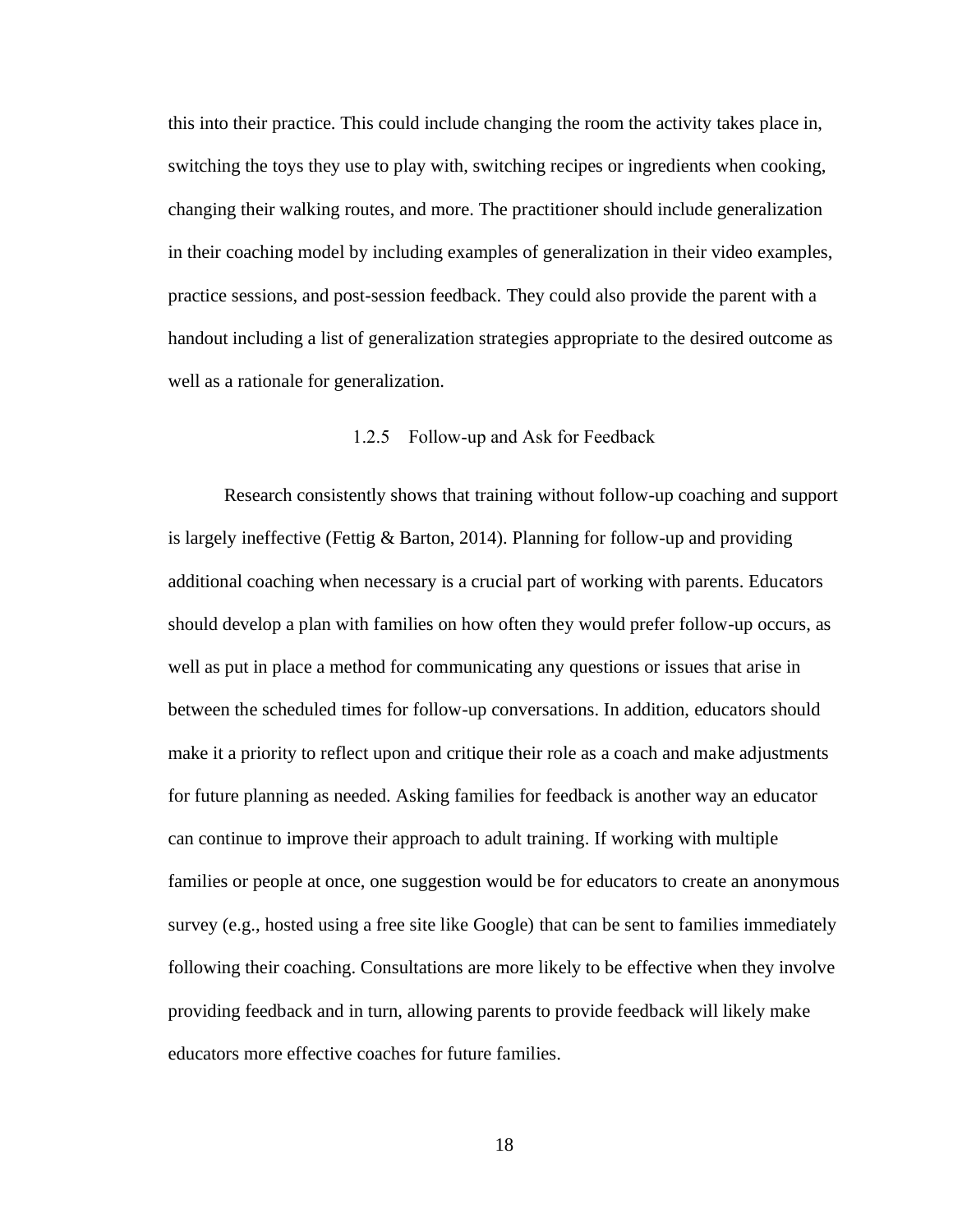#### 1.2.6 Troubleshooting

<span id="page-27-0"></span>Although the procedures are designed to coach parents to teach during typical activities and routines, as well as utilize preferred items and activities with their child, their child may still display challenging behaviors. Challenging behaviors may occur for a variety of reasons including communication difficulties, a lack of structure or clarity in their daily lives, an overwhelming amount of demands, and the inability to cope with one's emotions (Bowring et. al., 2017; Wolkorte et. al., 2019). Research also indicates that families are at an increased risk of isolation and segregation from the community when they have a child that exhibits challenging behaviors (Fox et. al., 2002). According to a study completed by Jacobs et. al. (2016) which interviewed parents on their perceptions on their child's challenging behaviors, many parents did not feel that behaviors of concern were a consequence of the disability only but instead felt that the behaviors could be changed over time. The majority of parents expressed an expectation that behavior could become less frequent through child and parent learning. Parents reported feeling responsible for these behaviors and motivated to change them. Jacobs et. al. (2016) suggests that parents could benefit from support in this area due to the complexity of the behavior, and that the support should build on the parent's strengths, such as their sense of responsibility.

During sessions, it is crucial that educators provide parents support for managing challenging behaviors that may occur. Inadequate supports may increase parental stress and, in turn, decrease the likelihood of parents implementing strategies in the future. Educators should involve the family in all aspects of planning in order to empower them to not only feel better equipped to address the current challenging behaviors but any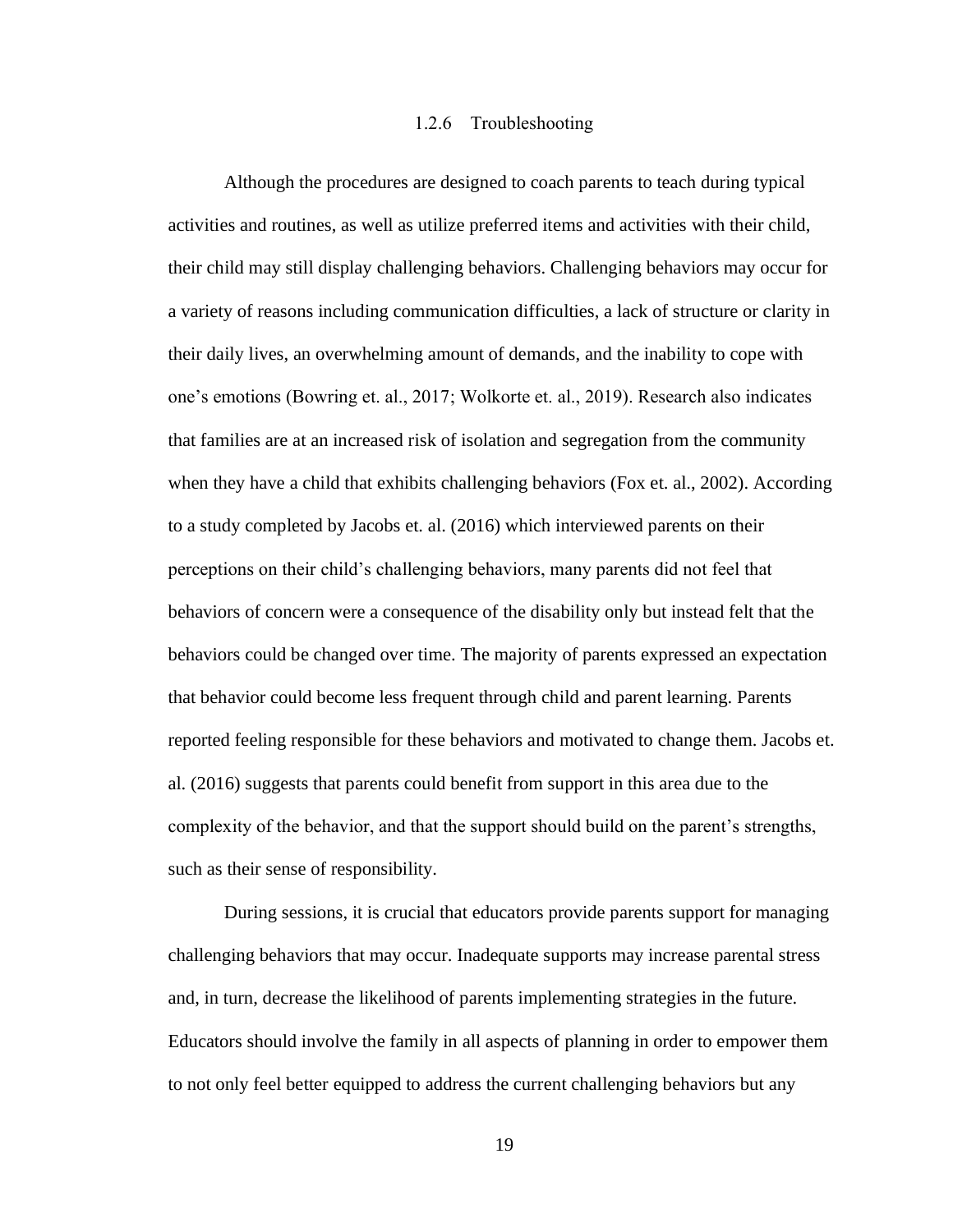future related behaviors as well. Educators can do this by brainstorming intervention strategies with the family that incorporates the child's preferences, provides them with prevention strategies, new skills for the child, and new ways the family can respond to the challenging behavior (Chai & Lieberman-Betz, 2016). It is also important to note that often behaviors can occur because the child is attempting to communicate something. Therefore, it may be a good idea for the educator to include the school's speech and language therapist (SLP) for communication support and when determining an appropriate replacement behavior that will have the same communicative intent.

When a function-based intervention is not possible, educators can provide the family with foundational reactive strategies for addressing challenging behaviors, such as providing a timer, presenting choices, distraction, or redirection. They could also provide families with proactive strategies as well. These could include but are not limited to environmental modifications (e.g. dimming the lights, preferential seating, minimizing distraction, using highly preferred materials), providing a schedule for the child, or drawing attention to appropriate behaviors. If simple strategies do not help reduce targeted behaviors, the educator could provide the family with a referral to a Board-Certified Behavior Analyst (BCBA) since research shows behavior plans are most likely to be effective when the intervention matches the function.

The components of a behavior assessment include indirect assessments (e.g. interviewing the client and significant others, behavior checklists and rating scales), direct assessments (e.g. direct observation, antecedent-behavior-consequence data collection, ecological assessments), prioritizing and defining target behaviors, and setting a criterion for behavior change (Cooper et. al., 2017). Collaboration with parents when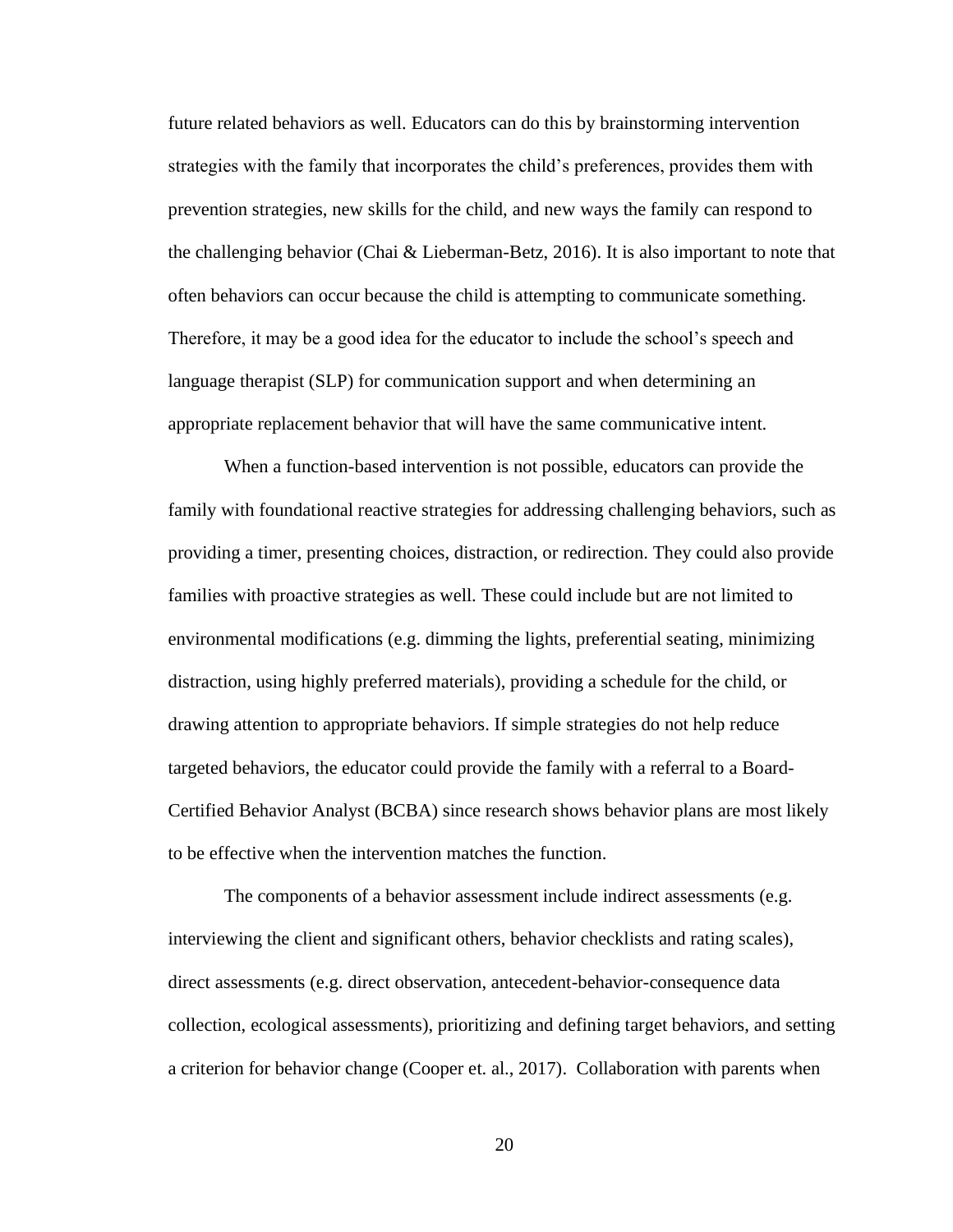completing the behavior assessment is crucial (Fettig & Barton, 2014). Educators should take into consideration the family's goals, strengths, support, and needs, and work to build on strategies that parents have already tried at home (Chai & Lieberman-Betz, 2016). If necessary, educators can follow similar models of adult coaching described above such as introducing the intervention, modeling, practicing, and providing feedback to increase each parent's fidelity of implementation of these practices.

*A few weeks after Shanice trained Jody's mother to use these strategies in the home environment, Shanice called Hannah to check in about their progress. Hannah reported that Jody was communicating using her AAC device more frequently and independently. Hannah told Shanice that she had started to use the strategies during unstructured activities in the evenings, such as when playing a game, and that Jody's father had noticed the positive change in communication and asked Hannah to show him how to use the strategies as well. Hannah even sent Shanice a video so that she was able to observe the progress! She told Shanice the strategies were a great fit for their family and that she felt more excited about communicating with Jody and empowered to support her communication while at home. Hannah provided Shanice with feedback on the training, both positive and constructive. Shanice made notes on how to improve the coaching process for the next time and Jody's mother stated that she believed the communication would continue to get better and was looking forward to seeing the progress, especially once Jody's dad began implementing the strategies as well.* 

Parent coaching is a crucial aspect of an educator's role in promoting meaningful social interactions that will have a lasting effect for the students they are working with. Culturally competent educators will work with families in selecting goals for their child,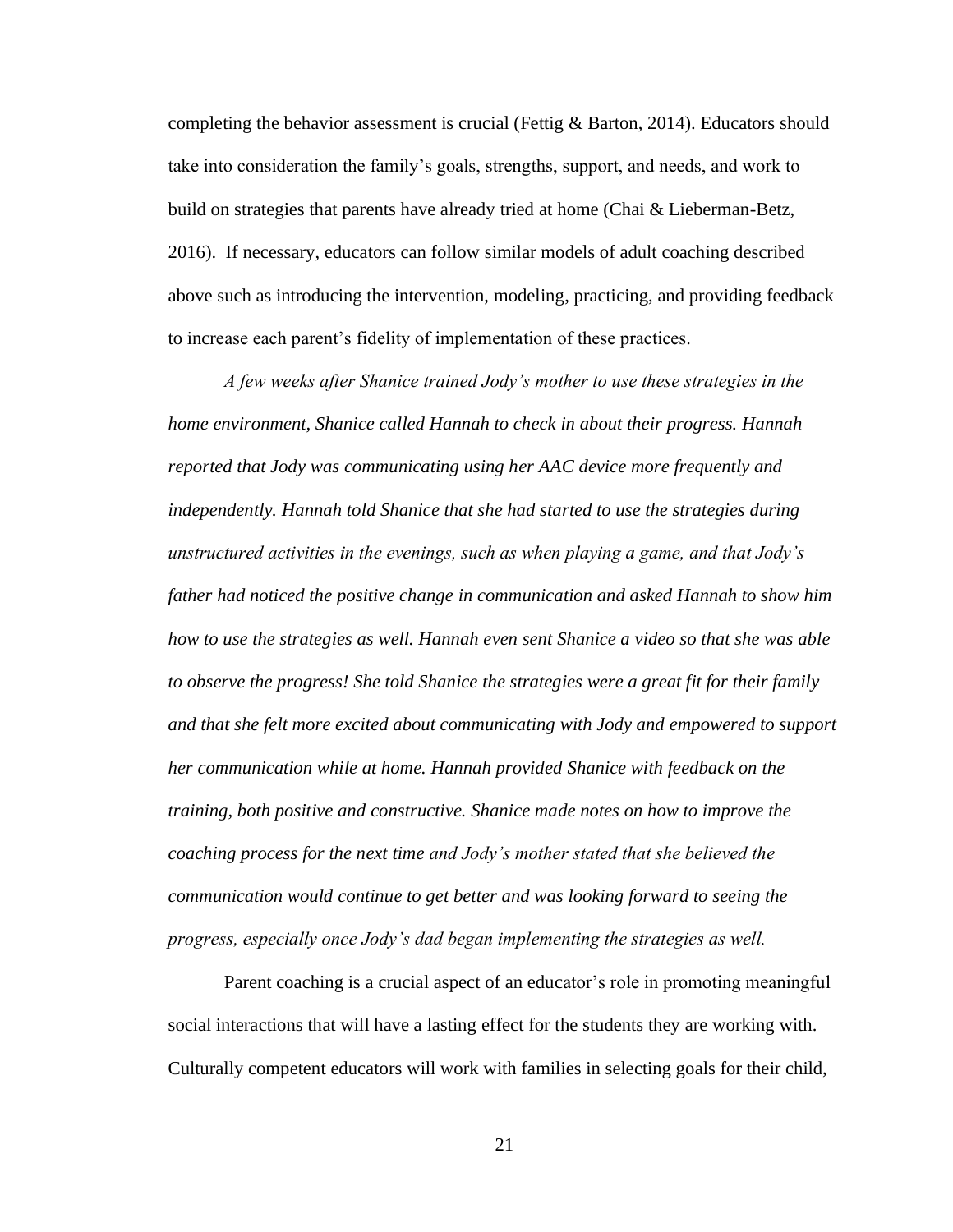coaching the parents or guardians on strategies that will promote positive outcomes for their child, and troubleshooting any problems that may arise throughout the process. Research shows that parent-practitioner relationships that result in mutual trust, respect, and an equal partnership can have a lasting and meaningful impact on parent's relationships with their children (e.g., Fine & Nissenbaum, 2000, Russ & Sheldon, 2011). Educators can use the strategies outlined in this paper when working with parents to better ensure a positive experience for all parties involved in the coaching process.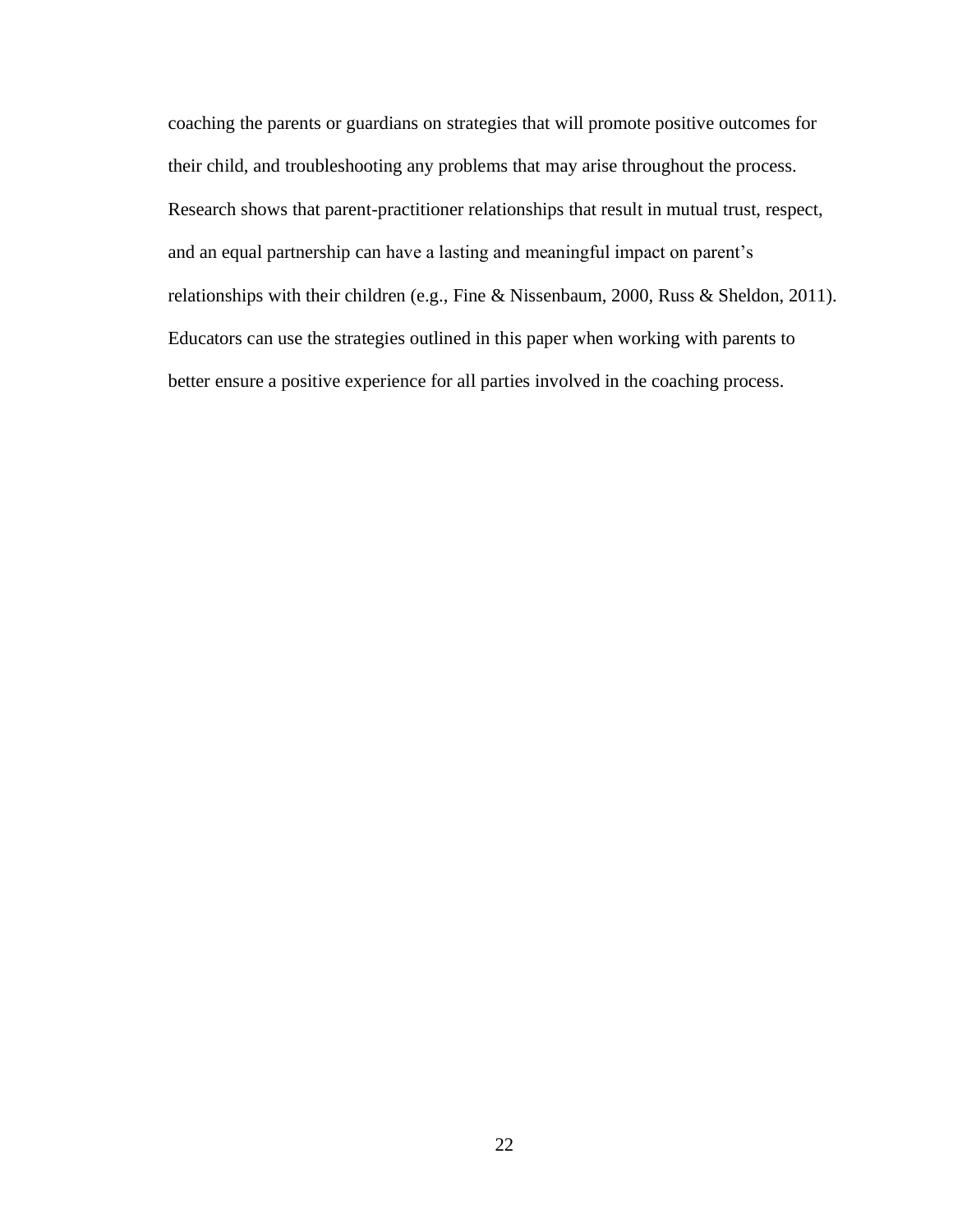#### <span id="page-31-0"></span>**REFERENCES**

- Allen, K., & Huff, N. L. (2014). Family coaching: An emerging family science field. *Family Relations, 63*(5), 569-582. <https://doi.org/10.1111/fare.12087>
- American Speech-Language-Hearing Association (ASHA). (2017). *Issues in ethics: Cultural and linguistic competence.* [www.asha.org/Practice/ethics/Cultural-and-](https://www.asha.org/Practice/ethics/Cultural-and-Linguistic-Competence/)[Linguistic-Competence/.](https://www.asha.org/Practice/ethics/Cultural-and-Linguistic-Competence/)

Avendano, S. M., & Cho, E., (2020). Building collaborative relationships with parents: A checklist for promoting success. *Teaching Exceptional Children, 52*(4), 250-260. [https://doi.org/10.1177/0040059919892616](https://doi.org/10.1177%2F0040059919892616)

- Beck, A., Hastings, R. P., Daley, D., (2004). Pro-social behaviour and behaviour problems independently predict maternal stress. *Journal of Intellectual & Developmental Disability, 29*(4), 339-349. <https://doi.org/10.1080/13668250400014509>
- Bowring, D. L., Totsika, V., Hastings, R. P., Toogood, S., Griffith, G. M., (2017). Challenging behaviours in adults with an intellectual disability: A total population study and exploration of risk indices. *British Journal of Clinical Psychology, 56*, 16-32.<https://doi.org/10.1111/bjc.12118>
- Chai, Z., Lieberman-Betz, R., (2016). Strategies for helping parents of young children address challenging behaviors in the home. *Teaching Exceptional Children, 48*(4), 186-194.<https://doi.org/10.1177/0040059915621754>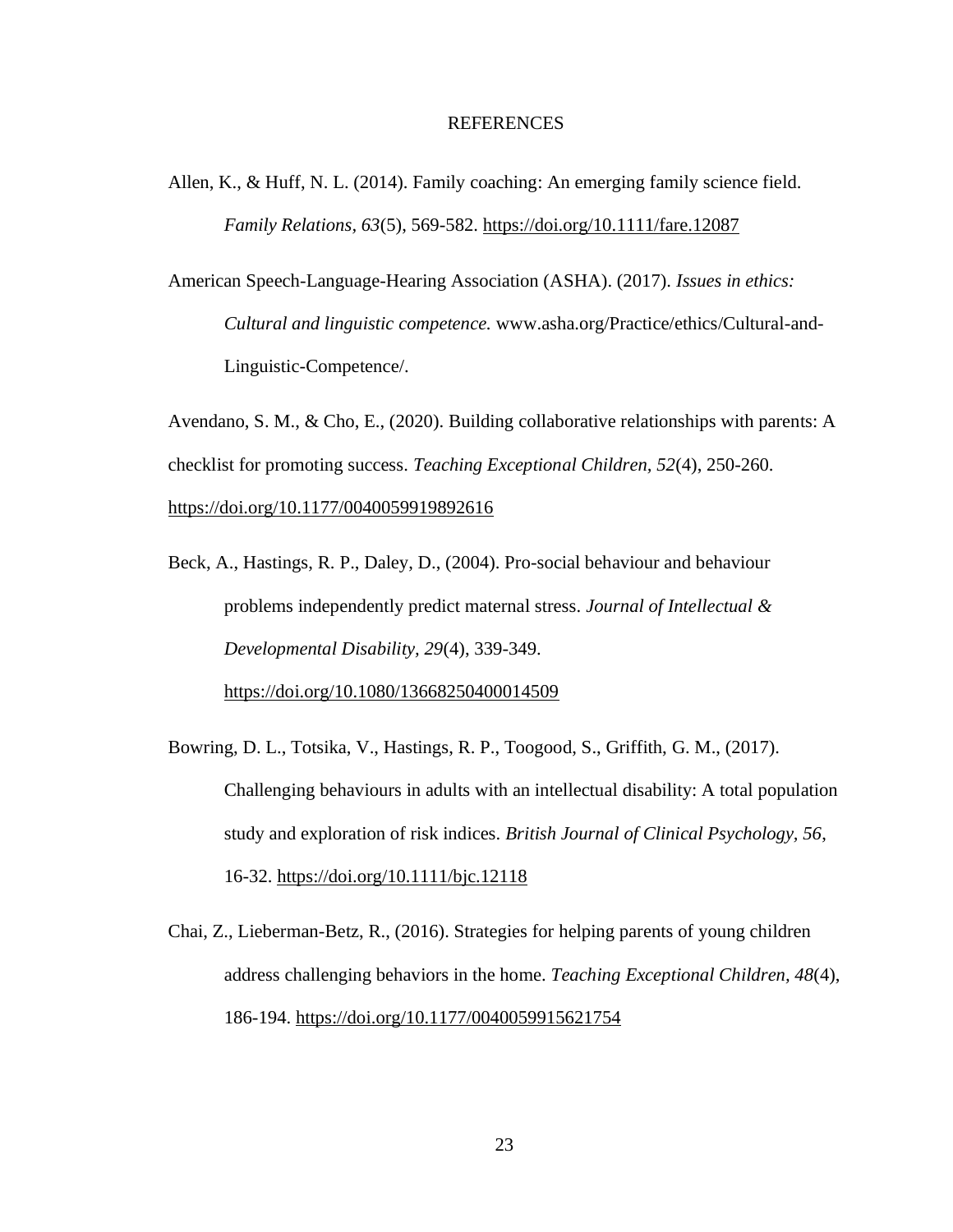- Collins, B. C., (2018). *Eight paths to leadership: A guide for special educators.* Paul H. Brooks.
- Cooper, J. O., Heron, T. E., Heward, W. L., (2017). *Applied Behavior Analysis* (3rd ed). Pearson.
- Cripe, J. W., & Venn, M. L., (1997). Family-guided routines for early intervention services. *Young Exceptional Children,* 1(1), 18-26. <https://doi.org/10.1177/109625069700100104>

Council for Exceptional Children. (2015). What every special educator must know: Professional ethics and standards.

https://www.cec.sped.org/~/media/Files/Standards/Professional%20Ethics%20an d%20Practice%20Standards/Standards%20for%20Professional%20Practice.pdf

Dogen, R. K., King, M. L., Fischetti, A. T., Lake, C. M., Mathews, T. L., Warzak, W. J. (2017). Parent-implemented behavioral skills training of social skills. *Journal of Applied Behavior Analysis, 50*(4), 805-818.<https://doi.org/10.1002/jaba.411>

Fine, M. J., & Nissenbaum, M. S. (2000). The child with disabilities and the family: Implications for professionals. In M. J. Fine & R. L. Simpson (Eds.), *Collaboration with parents and families of children and youth with exceptionalities* (pp. 3–26). PRO-ED.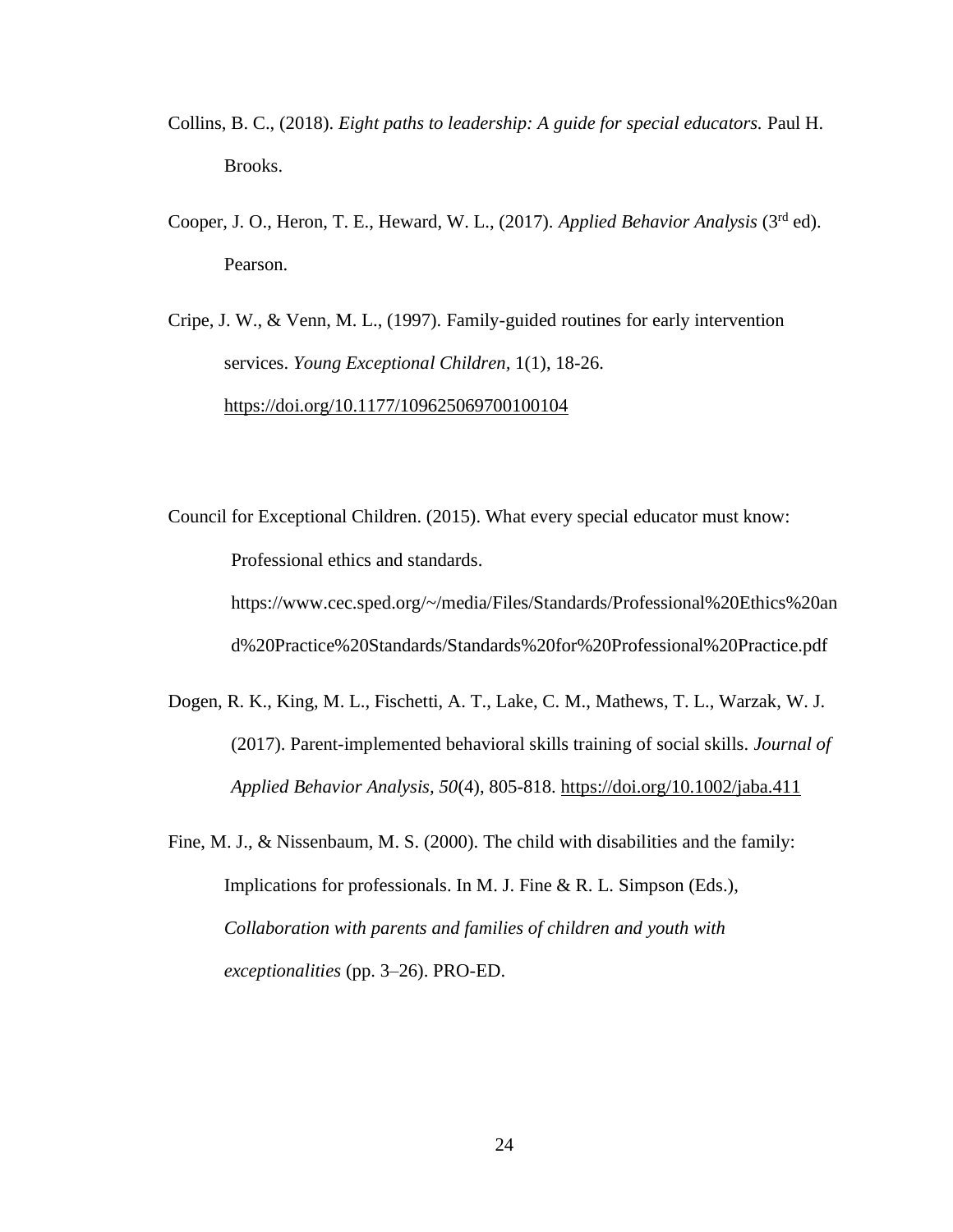Fox, L., Dunlap, G., Cushing, L., (2002). Early intervention, positive behavior support, and transition to school. *Journal of Emotional and Behavioral Disorders, 10*(3), 149-157.<https://doi.org/10.1177/10634266020100030301>

Gross, A., Miltenberger, R., Knudson, P., Bosch, A., Breitwieser, C. B., (2007). Preliminary evaluation of a parent training program to prevent gun play. *Journal of Applied Behavior Analysis, 40*(4), 691-695. <https://doi.org/10.1901/jaba.2007.691-695>

- Hsieh, H., Wilder, D. A., Abellon, O. E., (2011). The effects of training on caregiver implementation of incidental teaching. *Journal of Applied Behavior Analysis, 44,*  199-203.<https://doi.org/10.1901/jaba.2011.44-199>
- Jacobs, M., Woolfson, L. M., Hunter, S. C., (2016). Attributions of stability, control and responsibility: How parents of children with intellectual disabilities view their child's problematic behaviour and its causes. *Journal of Applied Research in Intellectual Disabilities, 29,* 58-70.<https://doi.org/10.1111/jar.12158>
- Kaiser, A. P., & Roberts, M. Y. (2013). Parent-implemented enhanced milieu teaching with preschool children who have intellectual disabilities. *Journal of Speech, Language, and Hearing Research, 56*, 295-309. [https://doi.org/10.1044/1092-](https://doi.org/10.1044/1092-4388(2012/11-0231)) [4388\(2012/11-0231\)](https://doi.org/10.1044/1092-4388(2012/11-0231))
- Lane, J. D., Ledford, J. R., Shepley, C., Mataras, T. K., Ayres, K. M., & Davis, A. B., (2016). A brief coaching intervention for teaching naturalistic strategies to parents. *Journal of Early Intervention, 38*(3), 135-150. DOI: 10.1177/1053815116663178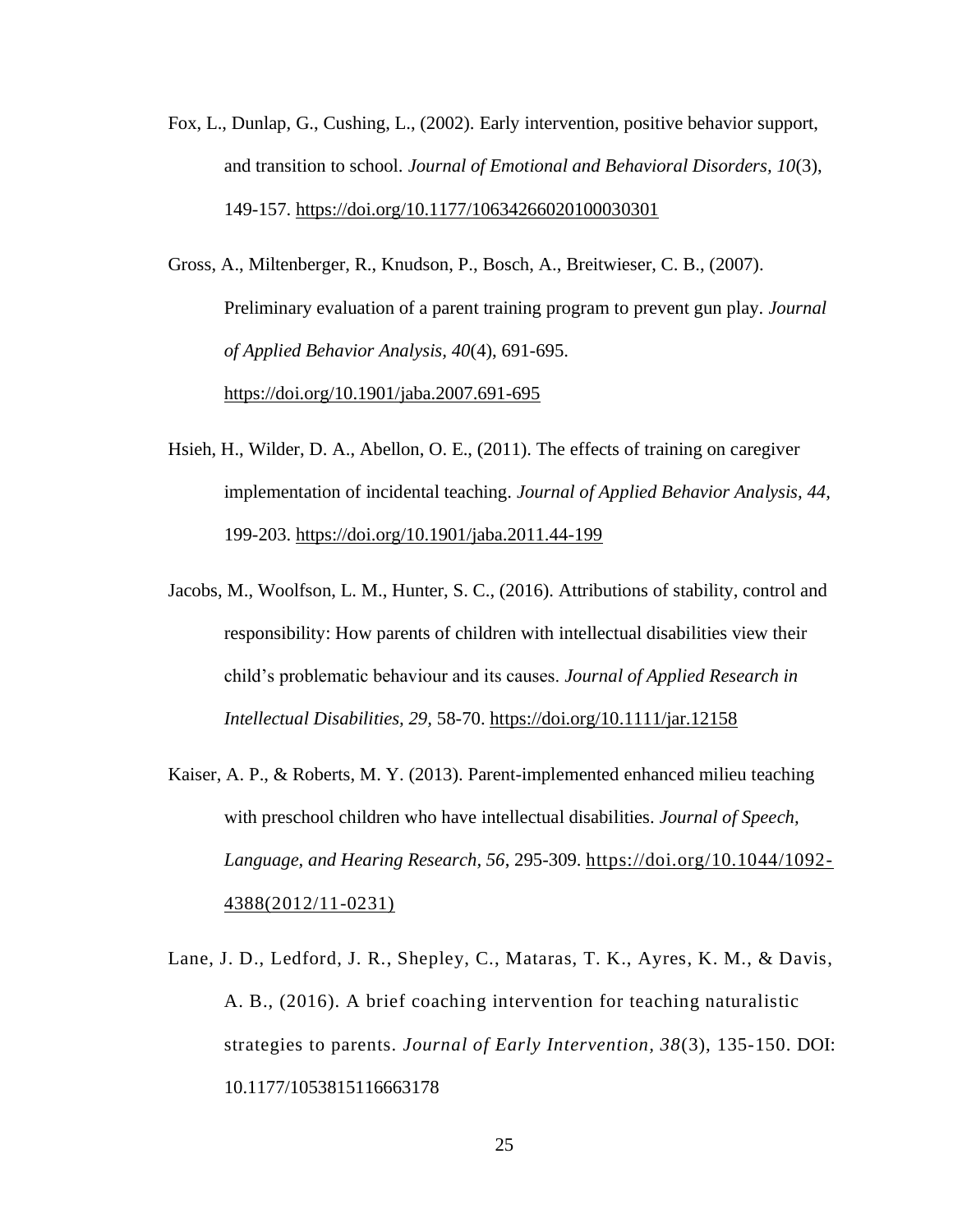- Lafasakis, M., & Sturmey, P., (2007). Training parent implementation of discrete-trial teaching: Effects on generalization of parent teaching and child correct responding. *Journal of Applied Behavior Analysis, 40,* 685-689. <https://doi.org/10.1901/jaba.2007.685-689>
- Ledford, J., Lane, J. D., & Barton, E. E., (2019). *Methods for teaching in early education.*  Routledge.
- Miles, N. I., & Wilder, D. A. (2009). The effects of behavioral skills training on caregiver implementation of guided compliance. *Journal of Applied Behavior Analysis, 42,* 405-410.<https://doi.org/10.1901/jaba.2009.42-405>
- McWilliam, R. A., Casey, A. M., & Sims, J. (2009). The routines-based interview: A method for gathering information and assessing family needs. *Infants and Young Children*, 22, 224-233. https://doi.org/10.1097/IYC.0b013e3181abe1dd

National Center for Cultural Competence (NCCC). (2009). Promoting cultural and linguistic competency: Self-assessment checklist for personnel providing services and supports in early intervention and early childhood settings. <https://nccc.georgetown.edu/documents/ChecklistEIEC.pdf>

National Center for Cultural Competence (NCCC). (2009). Promoting cultural and linguistic competency: Self-assessment checklist for personnel providing behavioral health services and supports to children, youth, and their families. https://nccc.georgetown.edu/documents/ChecklistBehavioralHealth.pdf

Rush, D. & Shelden, M. (2011). *The early childhood coaching handbook.* Brookes.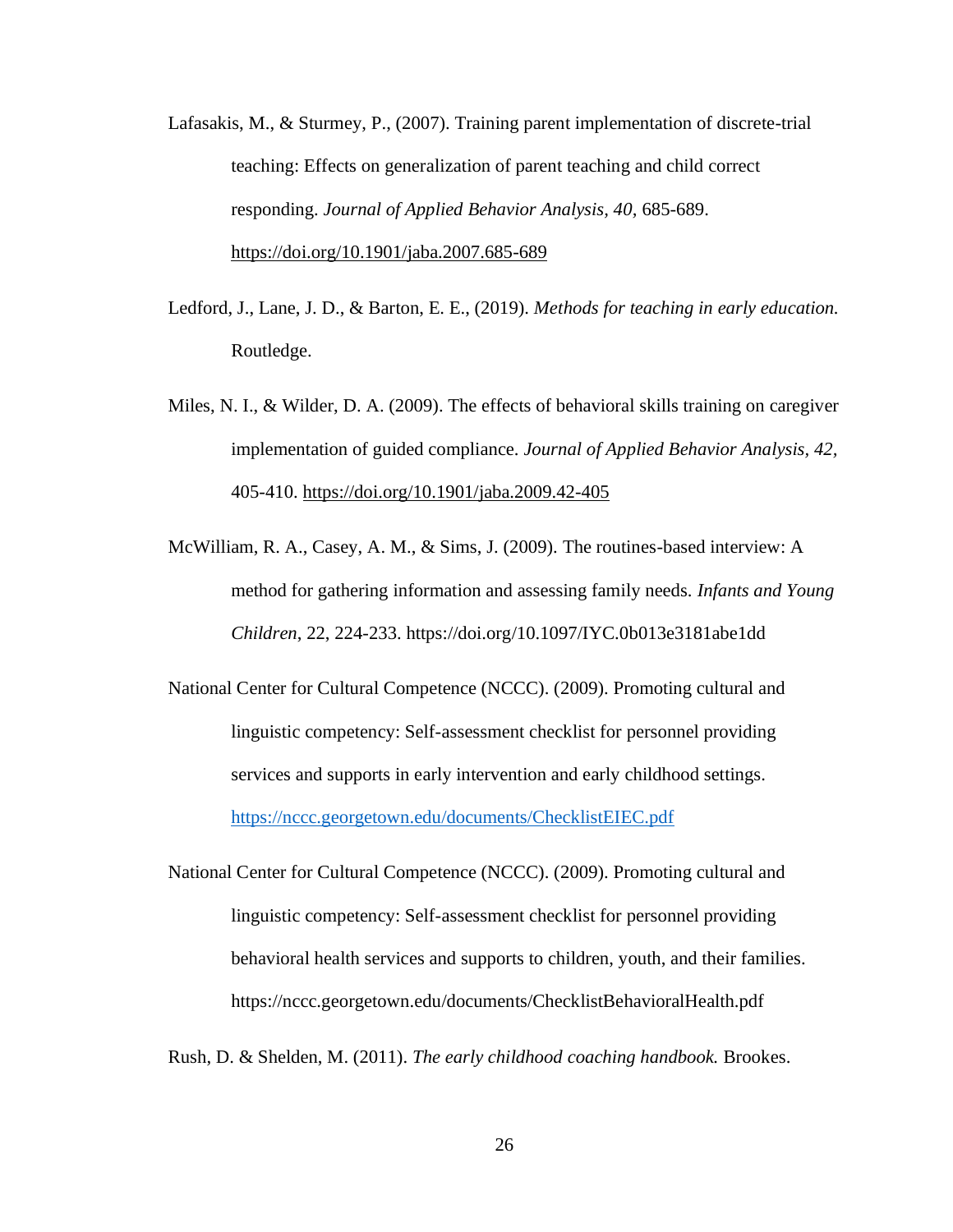- Siller, M., & Sigman, M. (2002). The behaviors of parents and children with autism predict the subsequent development of their children's communication. *Journal of Autism and Developmental Disorders, 32*(2), 77-89. <https://doi.org/10.1023/A:1014884404276>
- Trivette, C. M., Dunst, C. J., Hamby, D. W., & O'Herin, C. E. (2009). Characteristics and consequences of adult learning methods and strategies. *Practical Evaluation Reports, 2* (1), 1-32.
- Wolery, M., Brashers, M. S., & Neitzel, J. C., (2002). Ecological congruence assessment for classroom activities and routines: Identifying goals and intervention practices in childcare. *Topics in Early Childhood Special Education, 22*(3), 131-142. <https://doi.org/10.1177/02711214020220030101>
- Wolfe, K., Blankenship, A., & Rispoli, M., (2017). Generalization of skills acquired in language for learning by young children with autism spectrum disorder. *Journal of Developmental and Physical Disabilities, 30*, 1-16. <https://doi.org/10.1007/s10882-017-9572-y>
- Wolkorte, R., Houwelingen, I. V., Kroezen, M., (2019). Challenging behaviours: Views and preferences of people with intellectual disabilities. *Journal of Applied Research in Intellectual Disabilities, 32*, 1421-1427. <https://doi.org/10.1111/jar.12631>

Woods, J. J., Wilcox, M. J., Friedman, M., & Murch, T., (2010). Collaborative consultation in natural environments: Strategies to enhance family-centered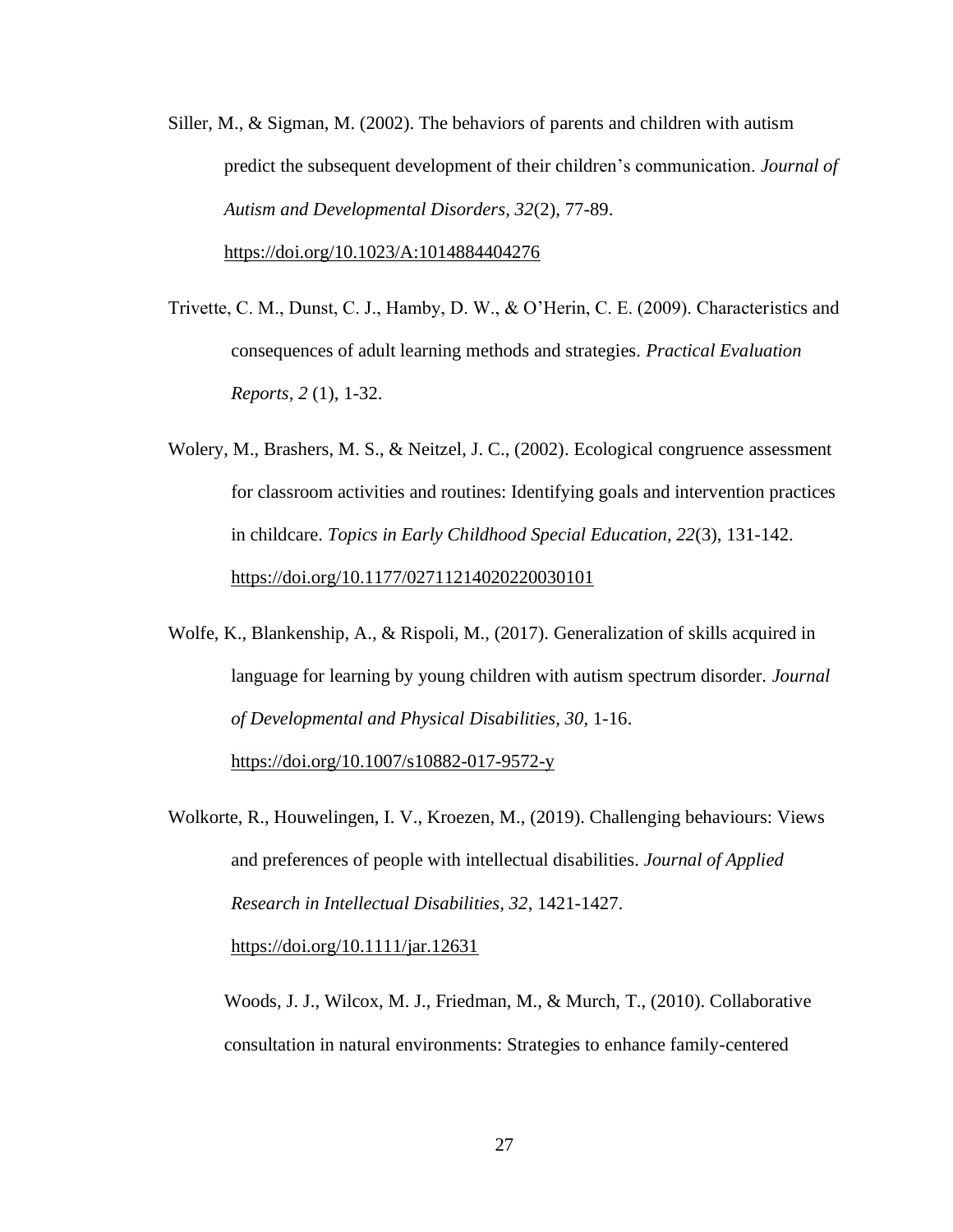supports and services. *Language, Speech, and Hearing Services in Schools, 42,* 

379-392. [https://doi.org/10.1044/0161-1461\(2011/10-0016\)](https://doi.org/10.1044/0161-1461(2011/10-0016))